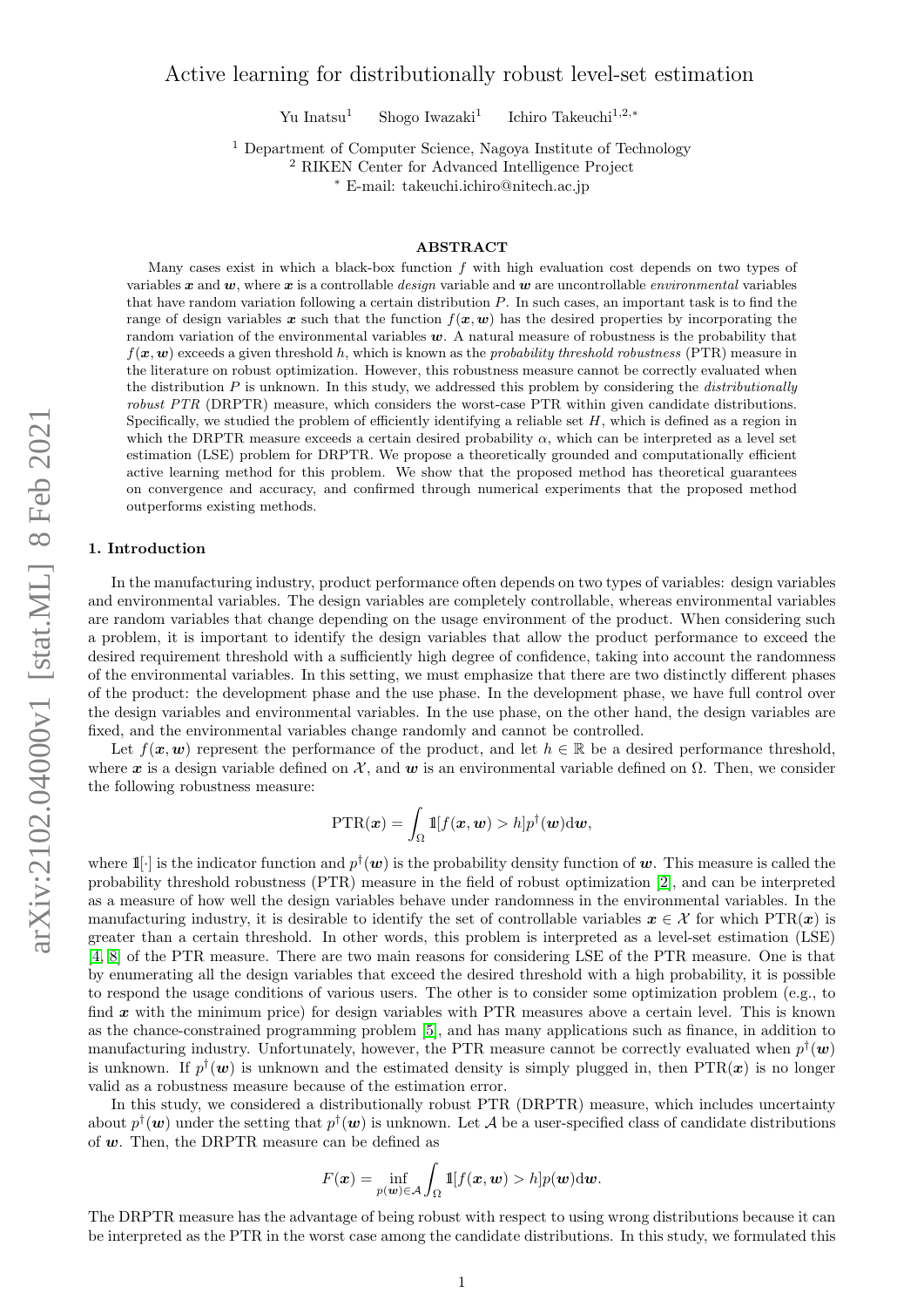problem as an active learning problem for the LSE for  $F(x)$  instead of  $PTR(x)$ , and developed a theoretically grounded and numerically efficient algorithm for its calculation. The basic ideas of our proposed method are as follows. First, we consider the function  $f(x, w)$  to be a black-box function with a high evaluation cost, and we employ a Gaussian process (GP) model as a surrogate model. Next, we predict the target DRPTR measure using the GP model for the black-box function  $f(x, w)$ . Finally, we perform LSE using credible intervals of the DRPTR measure calculated on the basis of this prediction.

## 1.1. Related work

Active learning using GP models [\[29\]](#page-10-0) for black-box functions have been actively studied in the context of Bayesian optimization (see, e.g., [\[21,](#page-10-1) [22\]](#page-10-2)). Several studies have been conducted on active learning for LSE [\[4,](#page-9-1) [8,](#page-9-2) [30,](#page-10-3) [10\]](#page-9-4). Furthermore, some researchers applied LSE to efficiently identify safety regions [\[25,](#page-10-4) [27,](#page-10-5) [24,](#page-10-6) [28\]](#page-10-7), and others used LSE to enumerate the local minima of black-box functions [\[9\]](#page-9-5).

Many studies have been conducted on active learning under input uncertainty (including random environmental variables). In [\[11\]](#page-9-6), the authors proposed an efficient method for performing LSE in the setting where the input is a random variable generated from a certain distribution. In other studies, the researchers formulated the randomness of the input with some robustness measures for performing active learning on it. For example, the authors of [\[3\]](#page-9-7) used the worst-case function value of the input shift as a robustness measure. Similarly, other research  $(1, 26, 18, 6, 7, 14)$  $(1, 26, 18, 6, 7, 14)$  $(1, 26, 18, 6, 7, 14)$  $(1, 26, 18, 6, 7, 14)$  $(1, 26, 18, 6, 7, 14)$  $(1, 26, 18, 6, 7, 14)$  dealt with the stochastic robustness (SR) measure, which is a robustness measure defined by integrating the black-box function against the input distribution. In another study closely related to the present work, the authors of [\[12\]](#page-9-13) proposed an active learning method for LSE in the PTR measure on the basis of random inputs; in [\[14\]](#page-9-12), the authors considered an active learning method for both LSE and maximization problems in the PTR measure. However, these two are not distributionally robust settings. Distributionally robust optimization (DRO), which is not an active learning framework, was first introduced by [\[20\]](#page-10-9). DRO is an important topic in the context of robust optimization, and there have been countless related studies (see [\[19\]](#page-9-14) for comprehensive survey of DRO). Active learning methods for DRO with uncertainty environmental variables have recently been proposed by [\[16,](#page-9-15) [17\]](#page-9-16). The main differences to our problem setup are that they focus on a distributionally robust SR (DRSR) measure for the target function, which is the worst-case SR measure in candidate distributions of the unknown environmental variable, and consider the maximization problem for the DRSR measure. In particular, for the former, we cannot directly apply their proposed methods and theoretical techniques because the target function is different from ours. To the best of our knowledge, none of these studies have addressed the same research problem considered in the present work.

### 1.2. Contributions

The main contributions of this study are summarized as follows:

- We formulate the LSE problem for the DRPTR measure, i.e., the problem of finding the set of design variables for which the DRPTR measure exceeds a given threshold.
- We construct non-trivial credible intervals for the DRPTR measure and propose a new acquisition function (AF) based on an expected classification improvement. Using them, we propose an active learning method for the LSE of the DRPTR measure. Moreover, because the naive implementation of our proposed AF requires a large computational cost, we propose a computationally efficient technique for its calculation.
- We clarify the theoretical property of the proposed method. Under mild conditions, we show that the proposed method has desirable accuracy and convergence properties.
- We describe the empirical performance of the proposed method through the results of numerical experiments with benchmark functions and real data.

## 2. Preliminary

Let  $f: \mathcal{X} \times \Omega \to \mathbb{R}$  be an expensive-to-evaluate black-box function. We assume that X and  $\Omega$  are finite sets. For each input  $(x, w) \in \mathcal{X} \times \Omega$ , the value of  $f(x, w)$  is observed as  $f(x, w) + \varepsilon$  with an independent noise ε, where ε follows Gaussian distribution  $\mathcal{N}(0, \sigma^2)$ . In our setting, a variable  $\mathbf{w} \in \Omega$  stochastically fluctuates by the (unknown) discrete distribution  $P^{\dagger}$  in the use phase, whereas we can specify  $w$  in the development phase. Moreover, let A be a family of candidate distributions of  $P^{\dagger}$ . In this work, we consider  $A = \{p.m.f. p(\boldsymbol{w}) \mid$  $d(p(\boldsymbol{w}), p^*(\boldsymbol{w})) < \epsilon$ . where  $p^*(\boldsymbol{w})$  is a user-specified reference distribution,  $d(\cdot, \cdot)$  is a given distance metric between two distributions, and  $\epsilon > 0$ . Then, under the given threshold h, we define the DRPTR  $F(x)$  for each  $\boldsymbol{x} \in \mathcal{X}$  as

$$
F(\boldsymbol{x}) = \inf_{p(\boldsymbol{w}) \in \mathcal{A}} \sum_{\boldsymbol{w} \in \Omega} \mathbb{1}[f(\boldsymbol{x}, \boldsymbol{w}) > h] p(\boldsymbol{w}).
$$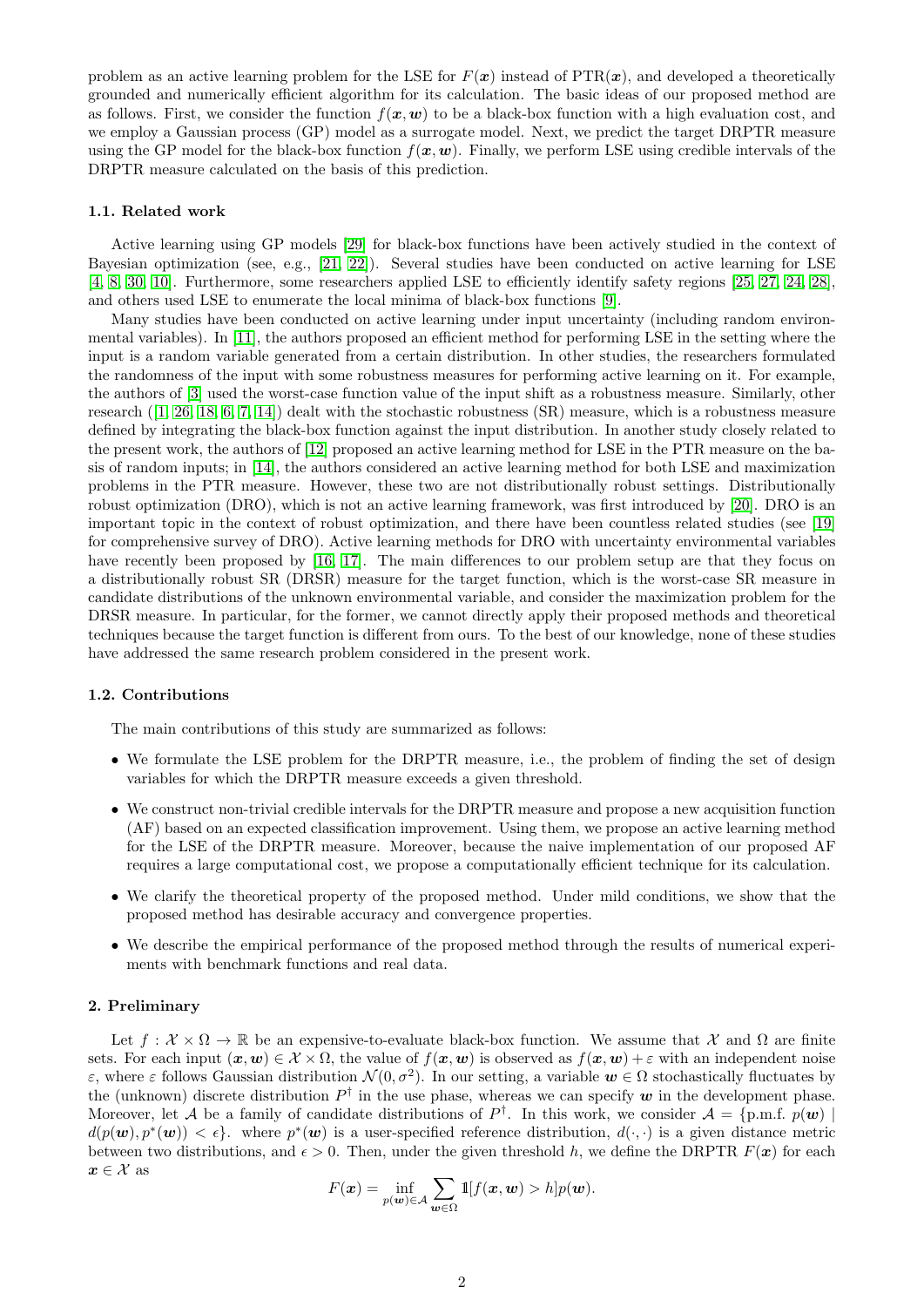The aim of this study was to efficiently identify a subset H of X that satisfies  $F(x) > \alpha$  for a given threshold  $\alpha \in (0,1)$ :

<span id="page-2-0"></span>
$$
H = \{ \mathbf{x} \in \mathcal{X} \mid F(\mathbf{x}) > \alpha \}. \tag{2.1}
$$

Moreover, we define the lower set L as  $L = \{x \in \mathcal{X} \mid F(x) \leq \alpha\}.$ 

Gaussian process In this study, we used the Gaussian process (GP) to model the unknown black-box function f. First, we assume that the GP,  $\mathcal{GP}(0, k((\boldsymbol{x}, \boldsymbol{w}), (\boldsymbol{x}', \boldsymbol{w}')))$  is a prior distribution of f, where  $k((\boldsymbol{x}, \boldsymbol{w}), (\boldsymbol{x}', \boldsymbol{w}'))$ is a positive-definite kernel. Then, given the dataset  $\{(\bm{x}_i, \bm{w}_i, y_i)\}_{i=1}^t$ , the posterior distribution of f also follows the GP, and its posterior mean  $\mu_t(\bm{x}, \bm{w})$  and posterior variance  $\sigma_t^2(\bm{x}, \bm{w})$  are given by

$$
\mu_t(\boldsymbol{x}, \boldsymbol{w}) = \boldsymbol{k}_t^\top(\boldsymbol{x}, \boldsymbol{w})(\boldsymbol{K}_t + \sigma^2 \boldsymbol{I}_t)^{-1} \boldsymbol{y}_t, \sigma_t^2(\boldsymbol{x}, \boldsymbol{w}) = k((\boldsymbol{x}, \boldsymbol{w}), (\boldsymbol{x}, \boldsymbol{w})) - \boldsymbol{k}_t^\top(\boldsymbol{x}, \boldsymbol{w})(\boldsymbol{K}_t + \sigma^2 \boldsymbol{I}_t)^{-1} \boldsymbol{k}_t(\boldsymbol{x}, \boldsymbol{w}),
$$

where  $\mathbf{k}_t(\mathbf{x}, \mathbf{w})$  is the t-dimensional vector whose jth element is  $k((\mathbf{x}, \mathbf{w}), (\mathbf{x}_j, \mathbf{w}_j)),$   $\mathbf{y}_t = (y_1, \ldots, y_t)^\top$ ,  $\mathbf{I}_t$  is the  $t \times t$  identity matrix, and  $\mathbf{K}_t$  is the  $t \times t$  matrix whose  $(j, k)$ th element is  $k((\boldsymbol{x}_i, \boldsymbol{w}_i),(\boldsymbol{x}_k, \boldsymbol{w}_k)).$ 

# 3. Proposed method

In this section, we propose an active learning method for efficiently identifying [\(2.1\)](#page-2-0). The target function  $F(x)$  is a random variable because  $F(x)$  is the function of  $f(x, w)$ , and  $f(x, w)$  is drawn from GP. Thus, a reasonable method to identify [\(2.1\)](#page-2-0) is to construct a credible interval of  $F(\mathbf{x})$ , and estimate H using the lower bound of the constructed credible interval. Unfortunately, although  $f(x, w)$  follows GP,  $F(x)$  does not follow GP. Hence, the credible interval of  $F(x)$  cannot be directly calculated on the basis of normal distributions. In the next section, we propose a simple and theoretically valid credible interval of  $F(x)$  using the credible interval of  $f(\boldsymbol{x}, \boldsymbol{w})$ .

## 3.1. Credible interval and LSE

For any input  $(\boldsymbol{x}, \boldsymbol{w}) \in \mathcal{X} \times \Omega$  and step t, we define a credible interval of  $f(\boldsymbol{x}, \boldsymbol{w})$  as  $Q_t(\boldsymbol{x}, \boldsymbol{w}) = [l_t(\boldsymbol{x}, \boldsymbol{w}), u_t(\boldsymbol{x}, \boldsymbol{w})]$ , where  $l_t(\boldsymbol{x}, \boldsymbol{w}) = \mu_t(\boldsymbol{x}, \boldsymbol{w}) - \beta_t^{1/2} \sigma_t(\boldsymbol{x}, \boldsymbol{w}), u_t(\boldsymbol{x}, \boldsymbol{w}) = \mu_t(\boldsymbol{x}, \boldsymbol{w}) + \beta_t^{1/2} \sigma_t(\boldsymbol{x}, \boldsymbol{w}), \text{ and } \beta_t^{1/2} \geq 0.$  Similarly, we define a credible interval of  $\mathbb{1}[f(x, w) > h]$  on the basis of  $Q_t(x, w)$ . For the theoretical analysis described in Section [4,](#page-4-0) we introduce a user-specified accuracy parameter  $\eta > 0$ . Specifically, we define the credible interval of  $\mathbb{1}[f(\mathbf{x}, \mathbf{x}) > h]$  at step t as

$$
\tilde{Q}_t(\mathbf{x}, \mathbf{w}; \eta) \equiv [\tilde{l}_t(\mathbf{x}, \mathbf{w}; \eta), \tilde{u}_t(\mathbf{x}, \mathbf{w}; \eta)]
$$
\n
$$
= \begin{cases}\n[1, 1] & \text{if } l_t(\mathbf{x}, \mathbf{w}) > h - \eta, \\
[0, 1] & \text{if } l_t(\mathbf{x}, \mathbf{w}) \leq h - \eta \text{ and } u_t(\mathbf{x}, \mathbf{w}) > h, \\
[0, 0] & \text{if } l_t(\mathbf{x}, \mathbf{w}) \leq h - \eta \text{ and } u_t(\mathbf{x}, \mathbf{w}) \leq h.\n\end{cases}
$$

Note that when the accuracy parameter  $\eta = 0$ , this credible interval simply indicates that if the lower (resp. upper) bound of  $f(x, w)$  is greater (resp. smaller) than h, we say that  $\mathbb{1}[f(x, w) > h] = 1$  (resp. 0). Thus, a credible interval  $Q_t^{(F)}(\boldsymbol{x};\eta) \equiv [l_t^{(F)}(\boldsymbol{x};\eta), u_t^{(F)}(\boldsymbol{x};\eta)]$  of the target function  $F(\boldsymbol{x})$  can be given by

$$
l_t^{(F)}(\boldsymbol{x};\eta) = \inf_{p(\boldsymbol{w}) \in \mathcal{A}} \sum_{\boldsymbol{w} \in \Omega} \tilde{l}_t(\boldsymbol{x},\boldsymbol{w};\eta) p(\boldsymbol{w}), \ u_t^{(F)}(\boldsymbol{x};\eta) = \inf_{p(\boldsymbol{w}) \in \mathcal{A}} \sum_{\boldsymbol{w} \in \Omega} \tilde{u}_t(\boldsymbol{x},\boldsymbol{w};\eta) p(\boldsymbol{w}). \tag{3.1}
$$

<span id="page-2-1"></span>Note that if we use the L1 (or L2)-norm as the distance function  $d(\cdot, \cdot)$ , equation [\(3.1\)](#page-2-1) is equivalent to solving a linear (or second-order cone) programming problem. In both cases, because solvers exist that can compute the optimal solution quickly, it is easy to compute  $Q_t^{(F)}(x;\eta)$  when using such distance functions. Then, we estimate H and L using  $Q_t^{(F)}(\boldsymbol{x};\eta)$  as follows:

$$
H_t = \{ \boldsymbol{x} \in \mathcal{X} \mid l_t^{(F)}(\boldsymbol{x};\eta) > \alpha \}, \ L_t = \{ \boldsymbol{x} \in \mathcal{X} \mid u_t^{(F)}(\boldsymbol{x};\eta) \leq \alpha \}.
$$

<span id="page-2-2"></span>Also, we define the unclassified set as  $U_t = \mathcal{X} \setminus (H_t \cup L_t)$ .

## 3.2. Acquisition function

In this section, we propose two acquisition functions to select the next evaluation point. Our proposed acquisition functions are based on the maximum improvement in level-set estimation (MILE) strategy proposed in [\[30\]](#page-10-3). In MILE, the expected value of the increase in the number of classifications after adding the new point  $(x^*, w^*)$  is calculated, and the point with the largest expected value is selected. In this study, owing to the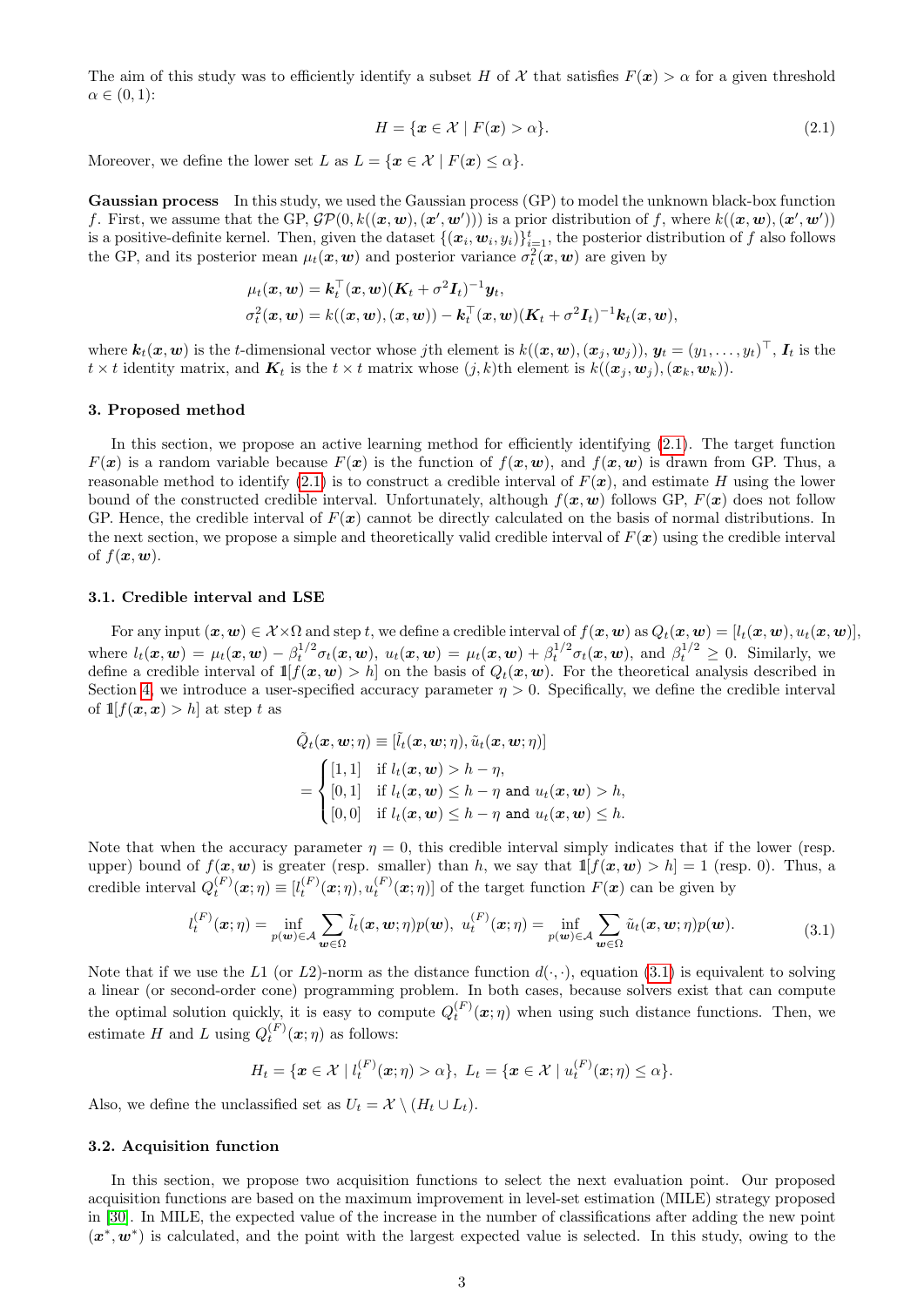## <span id="page-3-0"></span>Algorithm 1 Active learning for distributionally robust level-set estimation

**Input:** GP prior  $\mathcal{GP}(0, k)$ , threshold  $h \in \mathbb{R}$ , probability  $\alpha \in (0, 1)$ , accuracy parameter  $\eta > 0$ , tradeoff parameter  $\{\beta_t\}_{t \leq T}$  $H_0 \leftarrow \emptyset, L_0 \leftarrow \emptyset, U_0 \leftarrow \mathcal{X}, t \leftarrow 1$ while  $U_{t-1}\neq \emptyset$ do Compute  $l_t^{(F)}(\boldsymbol{x};\eta)$  and  $u_t^{(F)}(\boldsymbol{x};\eta)$  for all  $\boldsymbol{x} \in \mathcal{X}$ Choose  $(x_t, w_t)$  by  $(x_t, w_t) = \text{argmax}_{(x^*, w^*) \in \mathcal{X} \times \Omega} a_{t-1}^{(1)}(x^*, w^*)$  (or  $a_{t-1}^{(2)}(x^*, w^*)$  instead of  $a_{t-1}^{(1)}(x^*, w^*)$ ) Observe  $y_t \leftarrow f(\boldsymbol{x}_t, \boldsymbol{w}_t) + \varepsilon_t$ Update GP by adding  $((x_t, w_t), y_t)$  and compute  $H_t, L_t$  and  $U_t$  $t \leftarrow t + 1$ end while  $\hat{H} \leftarrow H_{t-1}, \hat{L} \leftarrow L_{t-1}$ **Output:** Estimated Set  $\hat{H}$ ,  $\hat{L}$ 

computational cost of calculating the acquisition function, we consider a strategy based on the expected value where points in the unclassified set are classified as  $H$ .

Let  $(x^*, w^*)$  be a new point, and let  $y^* = f(x^*, w^*) + \varepsilon$  be a new observation at point  $(x^*, w^*)$ . Furthermore, let  $l_t^{(F)}(\mathbf{x};0|\mathbf{x}^*,\mathbf{w}^*,y^*)$  be the lower bound of the credible interval of  $F(\mathbf{x})$ , where  $\eta=0$  when  $(\mathbf{x}^*,\mathbf{w}^*,y^*)$  is newly added. Then, we consider the function  $a_t(\mathbf{x}^*, \mathbf{w}^*)$ :

$$
a_t(\mathbf{x}^*, \mathbf{w}^*) = \sum_{\mathbf{x} \in U_t} \mathbb{E}_{y^*}[\mathbb{1}[l_t^{(F)}(\mathbf{x}; 0 | \mathbf{x}^*, \mathbf{w}^*, y^*) > \alpha]]. \tag{3.2}
$$

In this work, we do not directly use [\(3.2\)](#page-2-2) as the acquisition function because the value of [\(3.2\)](#page-2-2) is sometimes exactly zero for any point. A reasonable method to avoid this problem is to consider a different function  $b_t(\mathbf{x}^*,\mathbf{w}^*)$  only when the values of  $(3.2)$  are all zero. For theoretical treatment, we follow the strategy described in [\[30\]](#page-10-3), and consider the acquisition function of the form  $\max\{a_t(\bm{x}^*,\bm{w}^*),\gamma b_t(\bm{x}^*,\bm{w}^*)\}$  with a positive constant parameter  $\gamma$ . Note that if we use a sufficiently small  $\gamma$ , it is almost the same when considering  $b_t(\bm{x}^*, \bm{w}^*)$  only when the values of [\(3.2\)](#page-2-2) are all zero; otherwise,  $a_t(\mathbf{x}^*, \mathbf{w}^*)$ . In Section [4,](#page-4-0) we present the theoretical guarantees of our proposed method for this acquisition function. In this section, we propose two types of  $b_t(\mathbf{x}^*,\mathbf{w}^*)$ . The first is based on the RMILE acquisition function proposed by [\[30\]](#page-10-3). The basic idea of RMILE is to add an additional variance term  $\gamma \sigma_t(\bm{x}^*, \bm{w}^*)$  to the original MILE acquisition function. By using the same argument, we define the following modified acquisition function:

**Definition 3.1** (Proposed acquisition function 1). Let  $a_t(x^*, w^*)$  be the function defined by [\(3.2\)](#page-2-2), and let  $\gamma$ be a positive parameter. Then, we propose the following acquisition function  $a_t^{(1)}(x^*, w^*)$ :

$$
a_t^{(1)}(\boldsymbol{x}^*,\boldsymbol{w}^*)=\max\{a_t(\boldsymbol{x}^*,\boldsymbol{w}^*),\gamma\sigma_t(\boldsymbol{x}^*,\boldsymbol{w}^*)\}.
$$

Moreover, we select the next evaluation point  $(x_{t+1}, w_{t+1})$  by maximizing  $a_t^{(1)}(x^*, w^*)$ .

The other acquisition function we propose uses  $\gamma \text{RMILE}_t(\bm{x}^*, \bm{w}^*)$  instead of  $\gamma \sigma_t(\bm{x}^*, \bm{w}^*)$  as the function  $b_t(\mathbf{x}^*, \mathbf{w}^*)$ , where RMILE<sub>t</sub>( $\mathbf{x}^*, \mathbf{w}^*$ ) is the RMILE function proposed in [\[30\]](#page-10-3).

**Definition 3.2** (Proposed acquisition function 2). Let  $a_t(x^*, w^*)$  be the function defined by [\(3.2\)](#page-2-2), and let  $\gamma$ be a positive parameter. Then, we propose the following acquisition function  $a_t^{(2)}(x^*, w^*)$ :

$$
a_t^{(2)}((\boldsymbol{x}^*,\boldsymbol{w}^*))=\max\{a_t(\boldsymbol{x}^*,\boldsymbol{w}^*),\gamma{\rm RMILE}_t(\boldsymbol{x}^*,\boldsymbol{w}^*)\}.
$$

Moreover, we select the next evaluation point  $(x_{t+1}, w_{t+1})$  by maximizing  $a_t^{(2)}(x^*, w^*)$ .

The pseudocode of the proposed method is given in Algorithm [1.](#page-3-0)

## 3.3. Computational techniques

Our proposed acquisition functions are based on [\(3.2\)](#page-2-2), where [\(3.2\)](#page-2-2) includes the calculation of the expected value. This expectation cannot be expressed as a simple expression using the cumulative distribution function (CDF) of the standard normal distribution, as in the original MILE [\[30\]](#page-10-3). One way to solve this problem is to generate many samples from the posterior distribution of  $y^*$  and numerically calculate the expected value. However, because one optimization calculation is required to calculate  $1\llbracket l_t^{(F)}(x;0|x^*,w^*,y^*) > \alpha \rrbracket$ if the expected value is calculated using M samples, then  $M|U_t|$  optimization calculations are required to calculate  $a_t(\mathbf{x}^*, \mathbf{w}^*)$  for each  $(\mathbf{x}^*, \mathbf{w}^*)$ . Therefore, to calculate  $a_t(\mathbf{x}^*, \mathbf{w}^*)$  for all candidate points,  $M|U_t||\mathcal{X} \times \Omega$ optimization calculations are required. To reduce this large computational cost, we provide useful lemmas for efficiently computing the acquisition function. The expected values in  $(3.2)$  can be exactly calculated using the following lemma: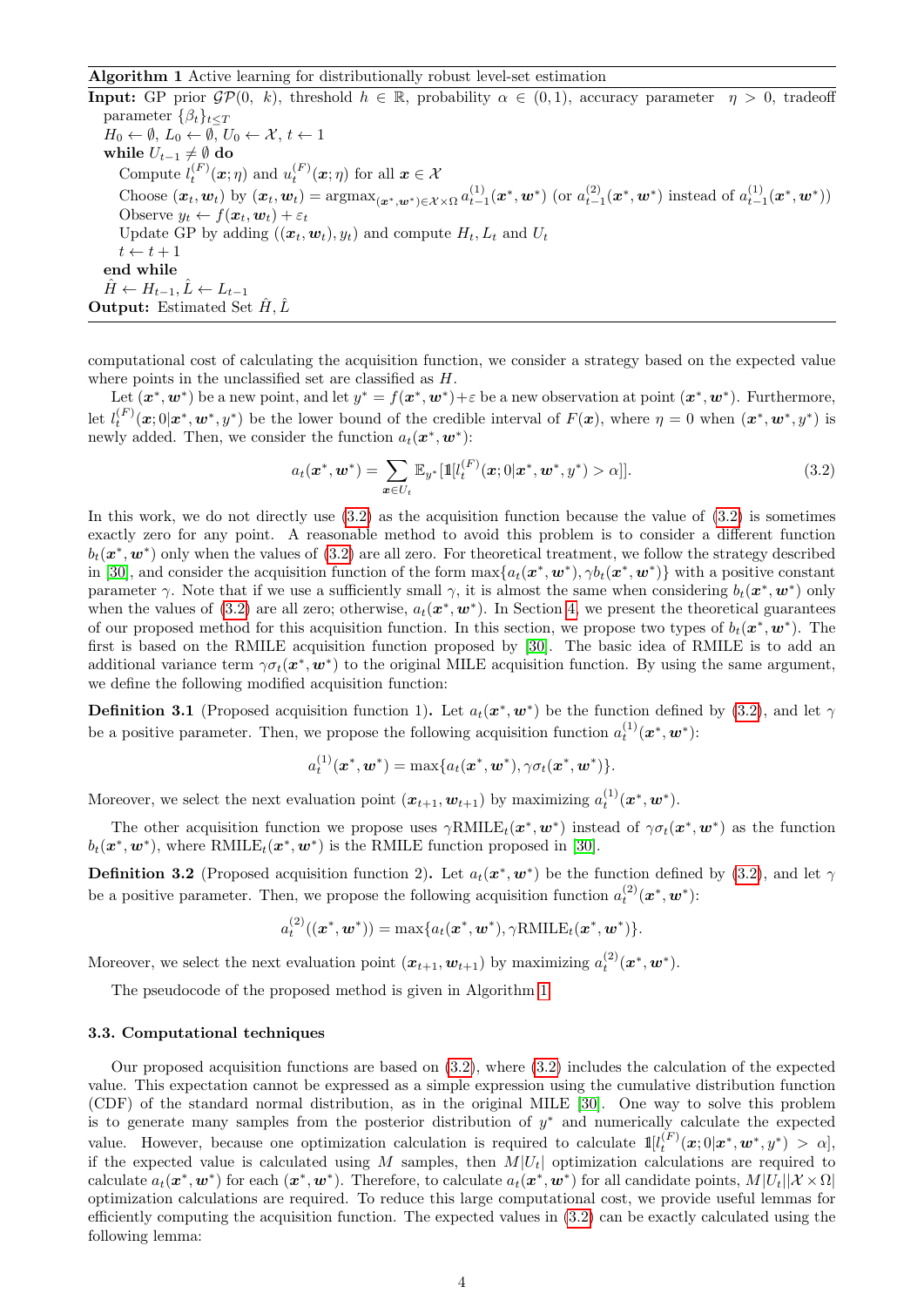<span id="page-4-1"></span>**Lemma 3.1.** Let  $l_t(x, w_j | x^*, w^*, y^*)$  be the lower confidence bound of  $f(x, w_j)$  after adding  $(x^*, w^*, y^*)$ to  $\{(\boldsymbol{x}_i, \boldsymbol{w}_i, y_i)\}_{i=1}^t$ . Furthermore, let  $r_j$  be a number satisfying  $h = l_t(\boldsymbol{x}, \boldsymbol{w}_j | \boldsymbol{x}^*, \boldsymbol{w}^*, r_j)$ , and let  $r^{(j)}$  be the jth-smallest number in the range  $r_1$  to  $r_{|\Omega|}$ . For each  $s \in \{1, \ldots, |\Omega| + 1\} \equiv |[\Omega| + 1]$ , define  $R_s$  $(r^{(s-1)}, r^{(s)}],$  where  $r^{(0)} = -\infty$  and  $r^{(|\Omega|+1)} = \infty$ . Moreover, let  $c_s$  be a real number satisfying  $c_s \in R_s$ . Then,  $\mathbb{E}_{y^*}[\mathbb{1}[l_t^{(F)}(\bm x;0|\bm x^*,\bm w^*,y^*)>\alpha]]$  can be calculated as follows:

$$
\mathbb{E}_{y^*}[\mathbb{1}[l_t^{(F)}(\boldsymbol{x};0|\boldsymbol{x}^*,\boldsymbol{w}^*,y^*)>\alpha]] = \sum_{s=1}^{|\Omega|+1} \mathbb{P}(y^* \in R_s) \mathbb{1}[l_t^{(F)}(\boldsymbol{x};0|\boldsymbol{x}^*,\boldsymbol{w}^*,c_s)>\alpha].
$$
\n(3.3)

<span id="page-4-2"></span> $\text{Lemma 3.1 implies that }|\Omega|+1 \text{ optimization calculations are required to calculate } \mathbb{E}_{y^{*}}[\mathbb{1}[l_{t}^{(F)}(\bm{x};0|\bm{x}^{*},\bm{w}^{*},y^{*})>$  $\text{Lemma 3.1 implies that }|\Omega|+1 \text{ optimization calculations are required to calculate } \mathbb{E}_{y^{*}}[\mathbb{1}[l_{t}^{(F)}(\bm{x};0|\bm{x}^{*},\bm{w}^{*},y^{*})>$  $\text{Lemma 3.1 implies that }|\Omega|+1 \text{ optimization calculations are required to calculate } \mathbb{E}_{y^{*}}[\mathbb{1}[l_{t}^{(F)}(\bm{x};0|\bm{x}^{*},\bm{w}^{*},y^{*})>$  $\alpha$ ], but the following lemma shows that the number of optimization calculations can be reduced by checking a simple inequality:

<span id="page-4-5"></span>**Lemma 3.2.** Let  $c_1, \ldots, c_{|\Omega|+1}$  be numbers defined as in Lemma [3.1.](#page-4-1) Suppose that  $c_s$  satisfies

$$
\sum_{\boldsymbol{w}\in\Omega}\mathbb{1}[l_t(\boldsymbol{x},\boldsymbol{w}|\boldsymbol{x}^*,\boldsymbol{w}^*,c_s)>h]p^*(\boldsymbol{w})\leq\alpha.
$$

Then,  $\mathbb{I}[l_t^{(F)}(\bm{x};0|\bm{x}^*,\bm{w}^*,c_s) > \alpha] = 0.$ 

Finally, noting that  $0 \leq \mathbb{P}(y^* \in R_s) \leq 1$  and  $0 \leq 1$   $\mathbb{I}[l_t^{(F)}(\boldsymbol{x};0|\boldsymbol{x}^*,\boldsymbol{w}^*,c_s) > \alpha] \leq 1$ , we can approximate [\(3.3\)](#page-4-2) with any approximation accuracy  $\zeta > 0$ :

<span id="page-4-3"></span>**Lemma 3.3.** Let  $\zeta > 0$ , and define

$$
\hat{a}_t(\boldsymbol{x}^*, \boldsymbol{w}^*) = \sum_{s \in S_t} \mathbb{P}(y^* \in R_s) \mathbb{1}[l_t^{(F)}(\boldsymbol{x}; 0 | \boldsymbol{x}^*, \boldsymbol{w}^*, c_s) > \alpha],
$$
  

$$
S_t = \{ s \in [|\Omega| + 1] \mid \mathbb{P}(y^* \in R_s) \ge \zeta/(|\Omega| + 1) \}.
$$

Then,  $\hat{a}_t(\mathbf{x}^*, \mathbf{w}^*)$  satisfies the following inequality:

$$
|\mathbb{E}_{y^*}[\mathbb{1}[l_t^{(F)}(\bm{x};0|\bm{x}^*,\bm{w}^*,y^*)>\alpha]] - \hat{a}_t(\bm{x}^*,\bm{w}^*)| \leq \zeta.
$$

Lemma [3.3](#page-4-3) implies that the number of optimization calculations for [\(3.3\)](#page-4-2) can be further reduced if the error  $\zeta$  is allowed. In addition, we must emphasize that  $\mathbb{P}(y^* \in R_s)$  is often very small for most s when we actually calculate [\(3.3\)](#page-4-2). Therefore, from these properties, if we apply Lemma [3.3](#page-4-3) using a sufficiently small  $\zeta$ , we can reduce the computational cost of [\(3.3\)](#page-4-2) significantly with almost no error. Detailed numerical comparisons are provided in Section [5.](#page-5-0)

### <span id="page-4-0"></span>4. Theoretical analysis

In this section, we provide three theorems regarding the accuracy and convergence properties of our methods. First, we define the misclassification loss  $e_{\alpha}(x)$  for each  $x \in \mathcal{X}$  as follows:

$$
e_{\alpha}(\boldsymbol{x}) = \begin{cases} \max\{0, F(\boldsymbol{x}) - \alpha\} & \text{if } \boldsymbol{x} \in \hat{L} \\ \max\{0, \alpha - F(\boldsymbol{x})\} & \text{if } \boldsymbol{x} \in \hat{H} \end{cases}
$$

Furthermore, for theoretical reasons, we assume that the black-box function f follows GP  $\mathcal{GP}(0, k((\bm{x}, \bm{w}), (\bm{x}', \bm{w}')))$ . In addition, for technical reasons, we assume that the prior variance  $k((x, w), (x, w)) \equiv \sigma_0^2(x, w)$  satisfies

.

$$
0 < \sigma_{0,min}^2 \equiv \min_{(\boldsymbol{x}, \boldsymbol{w}) \in \mathcal{X} \times \Omega} \sigma_0^2(\boldsymbol{x}, \boldsymbol{w}) \le \max_{(\boldsymbol{x}, \boldsymbol{w}) \in \mathcal{X} \times \Omega} \sigma_0^2(\boldsymbol{x}, \boldsymbol{w}) \le 1.
$$

Moreover, let  $\kappa_T$  be the maximum information gain at step T. Note that  $\kappa_T$  is a measure often used to show theoretical guarantee for GP-based active learning methods (see, e.g., [\[23\]](#page-10-10)), and can be expressed using mutual information  $I(\mathbf{y}; f)$  between the observed vector y and f as  $\kappa_T = \max_{A \subset \mathcal{X} \times \Omega} I(\mathbf{y}_A; f)$ . Then, the following theorem regarding accuracy holds:

<span id="page-4-4"></span>**Theorem 4.1.** Let  $h \in \mathbb{R}$ ,  $\alpha \in (0,1)$ ,  $t \ge 1$ , and  $\delta \in (0,1)$ , and define  $\beta_t = 2 \log(|\mathcal{X} \times \Omega|\pi^2 t^2/(3\delta))$ . Moreover, for a user-specified accuracy parameter  $\xi > 0$ , we define  $\eta > 0$  as

$$
\eta = \min \left\{ \frac{\xi \sigma_{0,min}}{2}, \frac{\xi^2 \delta \sigma_{0,min}}{8|\mathcal{X} \times \Omega|} \right\}.
$$

Then, when Algorithm [1](#page-3-0) terminates, with a probability of at least  $1 - \delta$ , the misclassification loss is bounded by  $\xi$ , that is, the following inequality holds:

$$
\mathbb{P}\left(\max_{\boldsymbol{x}\in\mathcal{X}}e_{\alpha}(\boldsymbol{x})\leq\xi\right)\geq1-\delta.
$$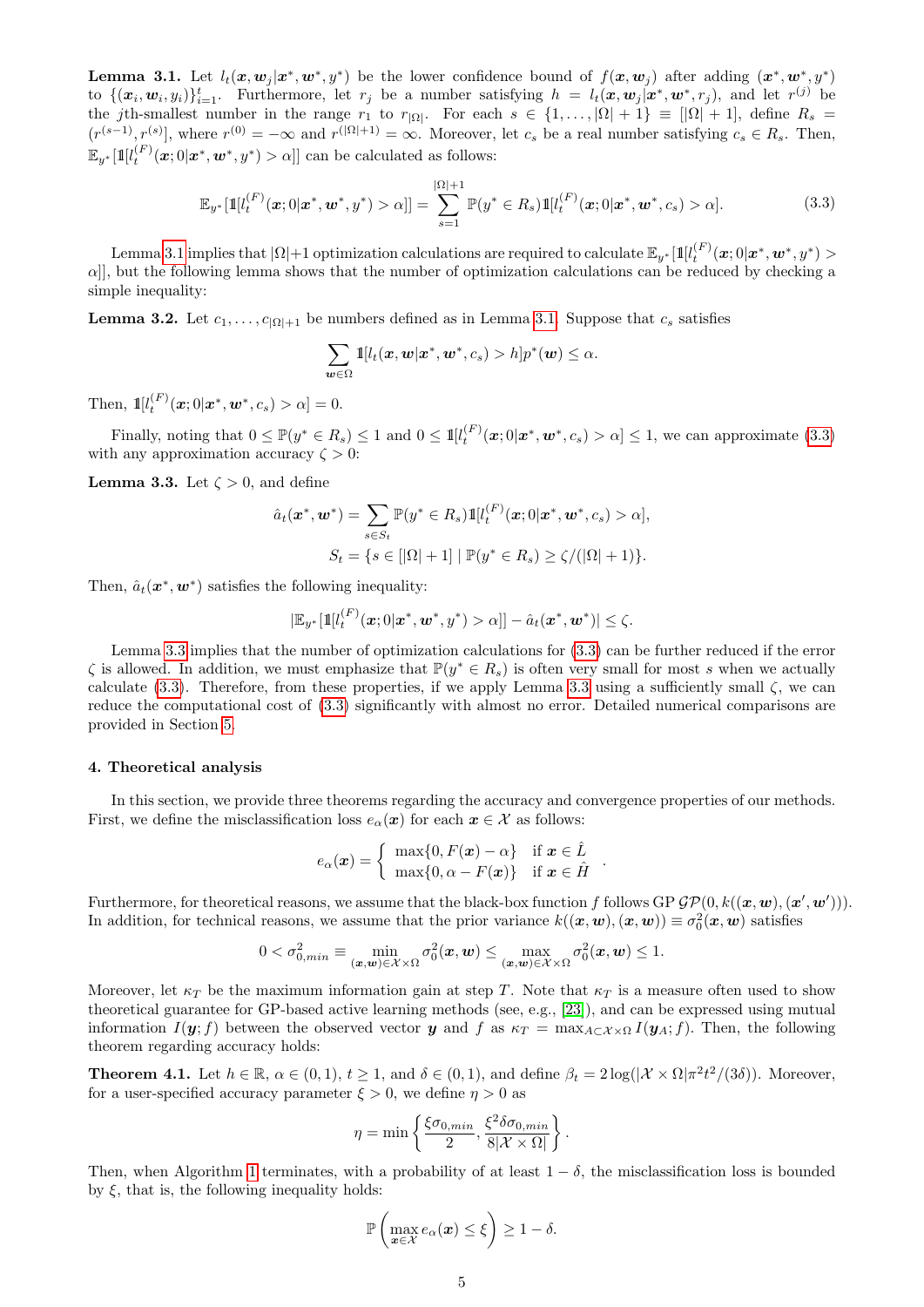Theorem [4.1](#page-4-4) does not state whether Algorithm [1](#page-3-0) terminates. The following theorem guarantees the convergence property in Algorithm [1:](#page-3-0)

<span id="page-5-1"></span>**Theorem 4.2.** Under the same setting as described in Theorem [4.1,](#page-4-4) let  $\gamma > 0$  and  $C_1 = 2/\log(1 + \sigma^{-2})$ . In addition, let  $T$  be the smallest positive integer satisfying the following four inequalities:

$$
(1) \quad \frac{\sigma^{-2}\beta_T^{1/2}C_1\kappa_T}{T} < \frac{\eta}{2}, \quad (2) \quad \frac{\sigma^{-2}C_1\kappa_T}{T} < \frac{\eta^2}{4}, \quad (3) \quad \frac{C_1\beta_T\kappa_T}{T} < \frac{\eta^2}{4},
$$
\n
$$
(4) \quad \frac{1}{2}\log\beta_T - \frac{T\eta^2\sigma^2}{8C_1\kappa_T} < \log(|\mathcal{X}|^{-1}2^{-|\Omega|}\eta\gamma(2\pi)^{1/2}/2).
$$

Then, Algorithm [1](#page-3-0) terminates (i.e.,  $U_T = \emptyset$ ) after at most T trials when we use the acquisition function  $a_t^{(1)}(\boldsymbol{x}^*,\boldsymbol{w}^*).$ 

Furthermore, the similar theorem holds if the acquisition function  $a_t^{(2)}((\mathbf{x}^*, \mathbf{w}^*))$  is used. In this study, owing to the practical performance, we modified the original RMILE to

$$
\text{RMILE}_{t}(\boldsymbol{x}^{*}, \boldsymbol{w}^{*}) = \max \{ \text{MILE}_{t}(\boldsymbol{x}^{*}, \boldsymbol{w}^{*}), \tilde{\gamma} \sigma_{t}(\boldsymbol{x}^{*}, \boldsymbol{w}^{*}) \},
$$

$$
\text{MILE}_{t}(\boldsymbol{x}^{*}, \boldsymbol{w}^{*}) = \sum_{(\boldsymbol{x}, \boldsymbol{w}) \in U_{t} \times \Omega} \mathbb{E}_{y^{*}}[\mathbb{1}[l_{t}(\boldsymbol{x}, \boldsymbol{w} | \boldsymbol{x}^{*}, \boldsymbol{w}^{*}, y^{*}) > h]]
$$

$$
- |\{(\boldsymbol{x}, \boldsymbol{w}) \in U_{t} \times \Omega | l_{t}(\boldsymbol{x}, \boldsymbol{w}) > h - \eta \}|.
$$

Then, the following theorem holds:

 $1/2$ 

<span id="page-5-2"></span>**Theorem 4.3.** Under the same setting described in Theorem [4.1,](#page-4-4) let  $\gamma > 0$ ,  $\tilde{\gamma} > 0$ , and  $C_1 = 2/\log(1 + \sigma^{-2})$ . In addition, let  $T$  be the smallest positive integer satisfying the following five inequalities:

(1) 
$$
\frac{\sigma^{-2}\beta_T^{1/2}C_1\kappa_T}{T} < \frac{\eta}{2}, \quad (2) \quad \frac{\sigma^{-2}C_1\kappa_T}{T} < \frac{\eta^2}{4}, \quad (3) \quad \frac{C_1\beta_T\kappa_T}{T} < \frac{\eta^2}{4},
$$
\n(4) 
$$
\frac{1}{2}\log\beta_T - \frac{T\eta^2\sigma^2}{8C_1\kappa_T} < \log(|\mathcal{X}|^{-1}2^{-|\Omega|}\eta\gamma\tilde{\gamma}(2\pi)^{1/2}/2),
$$
\n(5) 
$$
\frac{1}{2}\log\beta_T - \frac{T\eta^2\sigma^2}{8C_1\kappa_T} < \log(|\mathcal{X} \times \Omega|^{-1}\eta\tilde{\gamma}(2\pi)^{1/2}/2).
$$

Then, Algorithm [1](#page-3-0) terminates (i.e.,  $U_T = \emptyset$ ) after at most T trials when we use the acquisition function  $a_t^{(2)}(\boldsymbol{x}^*,\boldsymbol{w}^*).$ 

The order of the maximum information gain  $\kappa_T$  is known to be sublinear under mild conditions [\[23\]](#page-10-10). Hence, because the order of  $\beta_T$  is  $O(\log T)$ , there exist positive integers satisfying the inequalities in Theorems [4.2](#page-5-1) and [4.3.](#page-5-2)

#### <span id="page-5-0"></span>5. Numerical experiments

We confirmed the performance of the proposed method using both synthetic and real data. Because of space limitation, we provide a part of experimental results in the main text. All experimental results and detail parameter settings are given in the Appendix. The input space  $\mathcal{X} \times \Omega$  was defined as a set of grid points that uniformly cut the region  $[L_1, U_1] \times [L_2, U_2]$  into  $50 \times 50$ . In all experiments, we used the following Gaussian kernel as the kernel function:

$$
k((x, w), (x', w')) = \sigma_f^2 \exp(-\{(x - x')^2 + (w - w')^2\}/L).
$$

Moreover, we used L1-norm as the distance functions between distributions. Furthermore, we considered the following two distributions as the reference distribution  $p^*(w)$ :

**Uniform:** 
$$
p^*(w) = 1/50
$$
.

Normal:

$$
p^*(w) = \frac{a(w)}{\sum_{w \in \Omega} a(w)}, \quad a(w) = \frac{1}{\sqrt{20\pi}} \exp(-w^2/20).
$$

Then, we compared the following acquisition functions:

**Random:** Select  $(x_{t+1}, w_{t+1})$  by using random sampling.

US: Perform uncertainty sampling, i.e.,  $(x_{t+1}, w_{t+1}) = \operatorname{argmax}_{(x,w) \in \mathcal{X} \times \Omega} \sigma_t^2(x, w)$ .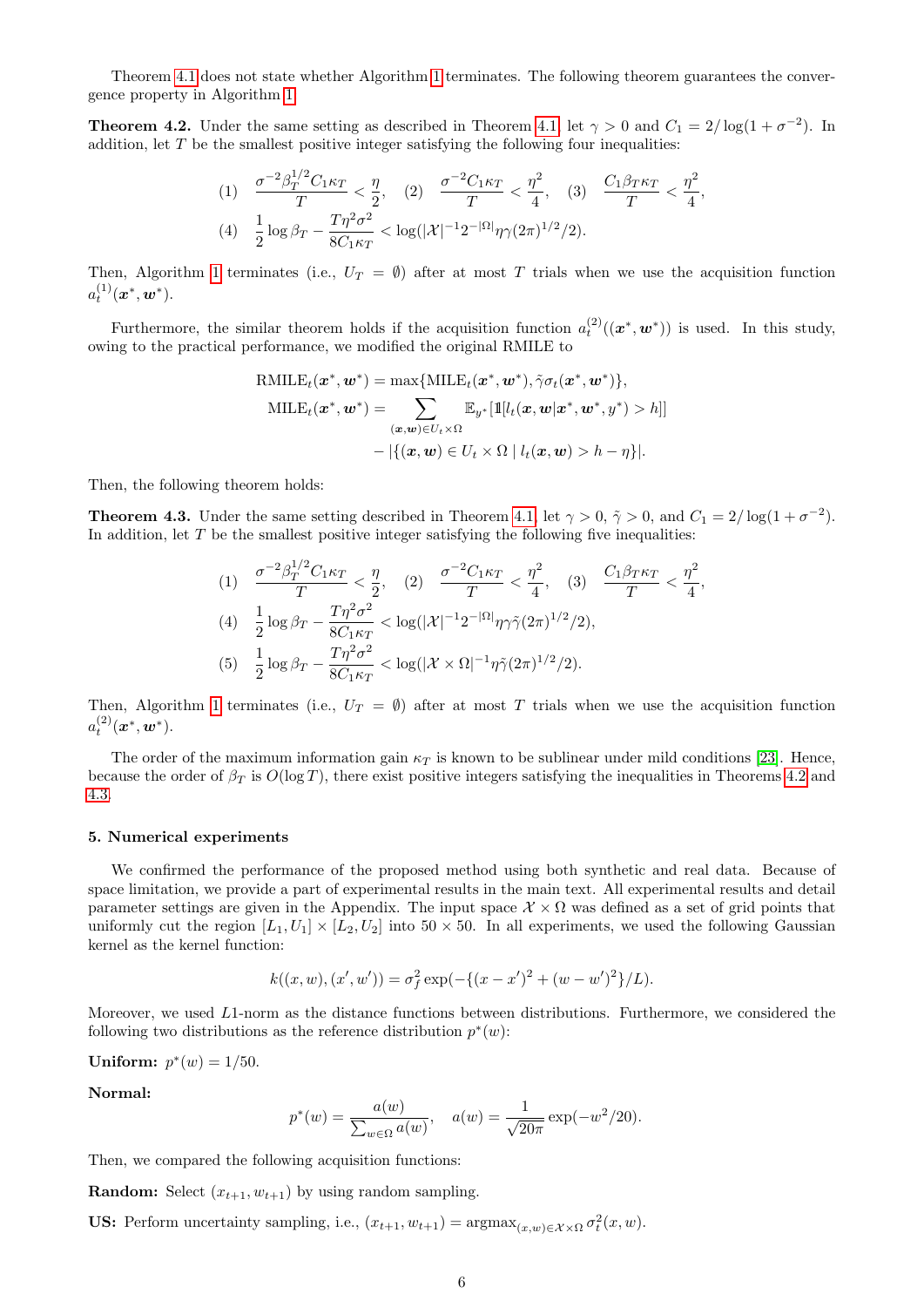- **Straddle f:** Perform straddle strategy [\[4\]](#page-9-1), i.e.,  $(x_{t+1}, w_{t+1}) = \arg \max_{(x, w) \in \mathcal{X} \times \Omega} v_t(x, w)$ , where  $v_t(x, w) =$  $\min\{u_t(x, w) - h, h - l_t(x, w)\}.$
- **Straddle US:** Select  $x_{t+1}$  and  $w_{t+1}$  by using the straddle of  $F(x)$  and  $\sigma_t(x_{t+1}, w)$ , respectively, i.e.,  $x_{t+1}$  $\operatorname{argmax}_{x \in \mathcal{X}} v_t^F(x)$  and  $w_{t+1} = \operatorname{argmax}_{w \in \Omega} \sigma_t^2(x_{t+1}, w)$ , where  $v_t^F(x) = \min \{ u_t^F(x; \eta) - \alpha, \alpha - l_t^F(x; \eta) \}.$

**Straddle\_random:** Replace the selection method of  $w_{t+1}$  in straddle US with random sampling.

**MILE:** Perform the original MILE strategy, i.e.,  $(x_{t+1}, w_{t+1})$  was selected by using (6) in [\[30\]](#page-10-3).

**Proposed1\_0.1:** Perform  $a_t^{(1)}(\boldsymbol{x}^*, \boldsymbol{w}^*)$  with  $\gamma = 0.1$ .

**Proposed1**\_0.01: Perform  $a_t^{(1)}(\boldsymbol{x}^*, \boldsymbol{w}^*)$  with  $\gamma = 0.01$ .

**Proposed2\_0.1:** Perform  $a_t^{(2)}(\boldsymbol{x}^*, \boldsymbol{w}^*)$  with  $\gamma = 0.1$ .

**Proposed2**\_0.01: Perform  $a_t^{(2)}(\boldsymbol{x}^*, \boldsymbol{w}^*)$  with  $\gamma = 0.01$ .

Here, for simplicity, we set the accuracy parameter  $\eta$  to zero. Similarly, because of the computational cost of calculating acquisition functions, we replaced  $\mathbb{P}(y^* \in R_s)1\llbracket l_t^{(F)}(x;0|x^*,w^*,c_s) > \alpha \rrbracket$  in [\(3.3\)](#page-4-2) with zero when  $\mathbb{P}(y^* \in R_s)$  satisfies  $\mathbb{P}(y^* \in R_s)$  < 0.005. In other words, we used Lemma [3.3](#page-4-3) with  $\zeta/(|\Omega|+1) = 0.005$  to approximate [\(3.3\)](#page-4-2).

## <span id="page-6-0"></span>5.1. Synthetic data experiments

We confirmed the performance of the proposed method using synthetic functions. We considered the following four functions, which are commonly used benchmark functions (the last one adds −4000 to the original definition):

**Booth:**  $f(x, w) = (x + 2w - 7)^2 + (2x + w - 5)^2$ .

Matyas:  $f(x, w) = 0.26(x^2 + w^2) - 0.48xw$ .

McCormick:  $f(x, w) = \sin(x + w) + (x - w)^2 - 1.5x + 2.5w + 1.$ 

Styblinski-Tang:  $f(x, w) = (x^4 - 16x^2 + 5x)/2 + (w^4 - 16w^2 + 5w)/2 - 4000$ .

Under this setup, we took one initial point at random and ran the algorithms until the number of iterations reached 300 (or 200), where the parameters used for each experiment are listed in Table [2](#page-19-0) in the Appendix. We performed 50 Monte Carlo simulations and obtained the average F-score as follows:

$$
\text{F-score} = \frac{2\text{pre} \times \text{rec}}{\text{pre} + \text{rec}}, \text{ pre} = \frac{|H \cap H_t|}{|H_t|}, \text{ rec} = \frac{|H \cap H_t|}{|H|}.
$$

From Figures [1](#page-7-0) and [2,](#page-7-1) it can be confirmed that our proposed methods outperform other existing methods. On the other hand, in the existing methods, Straddle f and MILE exhibit high performance, because the MILE acquisition function increases the expected number of  $(x, w)$  satisfying  $l_t(x, w) > h$ . As a result, because  $\tilde{l}_t(x, w; \eta)$  and  $l_t^{(F)}(x; \eta)$  become large early, the number of elements in  $H_t$  also increases early. Similarly, because the Straddle f acquisition function can efficiently search for  $(x, w)$  satisfying  $l_t(x, w) > h$  or  $u_t(x, w) < h$ , the number of elements in  $H_t$  also increases efficiently from the same argument as before. Furthermore, when comparing Proposed1 and Proposed2, one of the reasons why the latter exhibits better performance is the fact that RMILE exhibits better performance than uncertainty sampling. Other experiments, a comparison of the difference in  $\gamma$  is described in the Appendix.

#### <span id="page-6-1"></span>5.2. Computation time experiments

In this section, we confirmed how much the computation time of [\(3.2\)](#page-2-2) can be improved by using Lemma [3.1,](#page-4-1) [3.2](#page-4-5) and [3.3.](#page-4-3) We evaluated the computation time of [\(3.2\)](#page-2-2) when we performed the same experiment as in Subsection [5.1](#page-6-0) using Proposed1 0.01 and Proposed2 0.01 for the Booth function. The experiments for Matyas, McCormick and Styblinski-Tang functions are described in the Appendix. Here, as for the parameter settings, we considered only the case of  $L1$ -Normal in Table [2.](#page-19-0) We compared the computation time of the following six methods for calculating [\(3.2\)](#page-2-2):

**Naive:** For each  $(\mathbf{x}^*, \mathbf{w}^*)$ , we generate M samples  $y_1^*, \ldots, y_M^*$  from the posterior distribution of  $f(\mathbf{x}^*, \mathbf{w}^*)$ , and approximate [\(3.2\)](#page-2-2) by  $\ddot{\phantom{0}}$ 

$$
\sum_{\bm{x}\in U_t}\frac{1}{M}\sum_{m=1}^M\mathbb{1}[l_t^{(F)}(\bm{x};0|\bm{x}^*,\bm{w}^*,y_m^*)>\alpha],
$$

where we set  $M = 1000$ .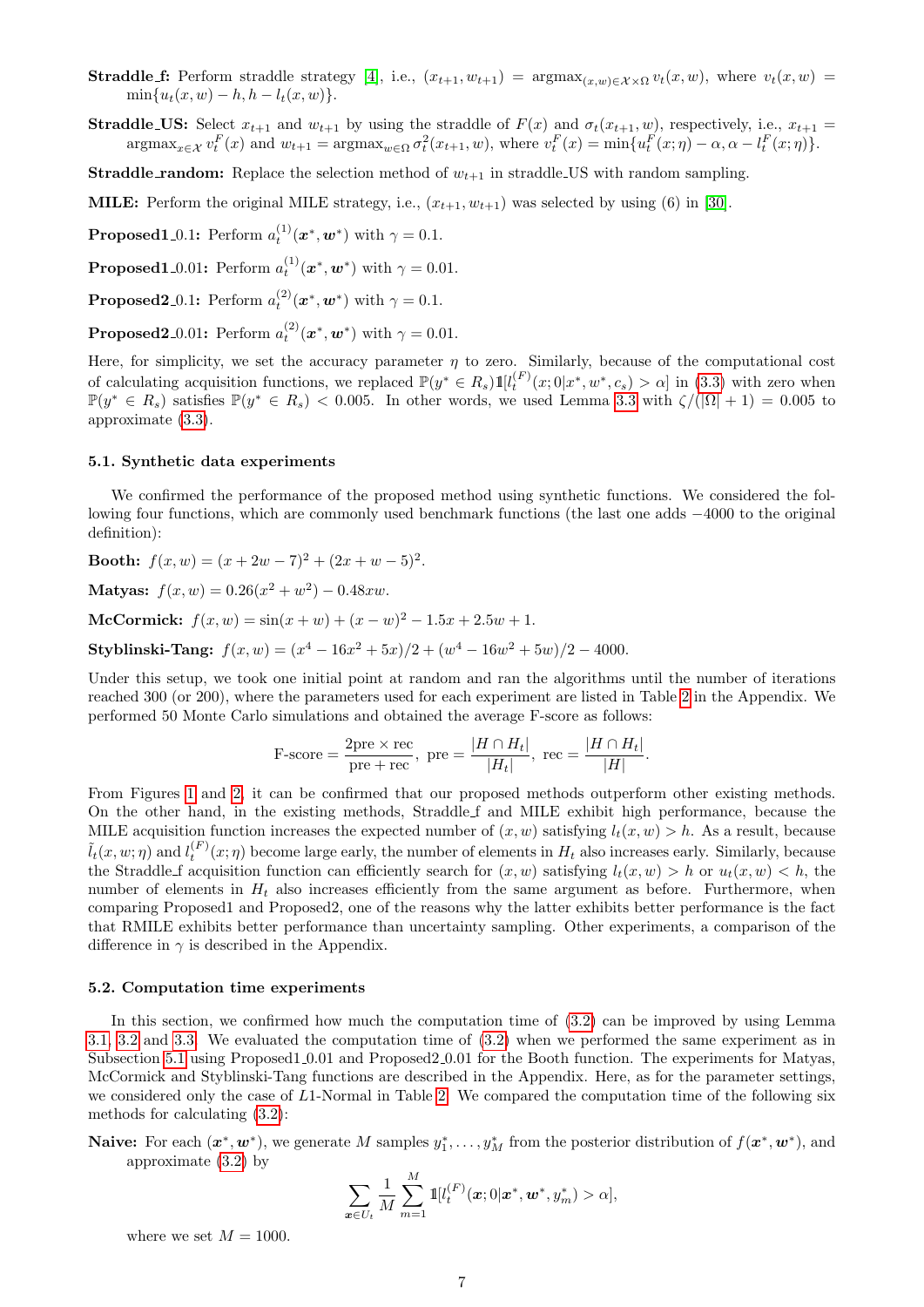

<span id="page-7-0"></span>Figure 1: Average F-score over 50 simulations with four benchmark functions when the distance function and reference distribution are L1-norm and Uniform, respectively.



<span id="page-7-1"></span>Figure 2: Average F-score over 50 simulations with four benchmark functions when the distance function and reference distribution are L1-norm and Normal, respectively.

<span id="page-7-2"></span>Table 1: Computation time (second) for the Booth function setting

|                  | Naive                    |                       |                      | $L3(10^{-4})$     | $(10^{-8})$       | L3 $(10^{-12})$   |
|------------------|--------------------------|-----------------------|----------------------|-------------------|-------------------|-------------------|
| Proposed1_0.01   | $138505.60 \pm 13334.87$ | $7621.59 \pm 1166.23$ | $2370.02 \pm 586.94$ | $71.16 \pm 25.33$ | $80.55 \pm 31.37$ | $86.73 \pm 35.34$ |
| $Proposed2_0.01$ | $106306.10 \pm 12331.01$ | $5835.06 \pm 1028.99$ | $2608.30 \pm 976.06$ | $63.14 \pm 10.29$ | $72.53 \pm 13.99$ | $78.74 \pm 16.29$ |

L1: Compute [\(3.2\)](#page-2-2) using Lemma [3.1.](#page-4-1)

L2: Compute [\(3.2\)](#page-2-2) using Lemma [3.1](#page-4-1) and [3.2.](#page-4-5)

- **L3** (10<sup>-4</sup>): Compute [\(3.2\)](#page-2-2) using Lemma [3.1,](#page-4-1) [3.2](#page-4-5) and [3.3](#page-4-3) with  $\zeta = (|\Omega| + 1)10^{-4}$ .
- **L3** (10<sup>-8</sup>): Compute [\(3.2\)](#page-2-2) using Lemma [3.1,](#page-4-1) [3.2](#page-4-5) and [3.3](#page-4-3) with  $\zeta = (|\Omega| + 1)10^{-8}$ .
- **L3** (10<sup>-12</sup>): Compute [\(3.2\)](#page-2-2) using Lemma [3.1,](#page-4-1) [3.2](#page-4-5) and [3.3](#page-4-3) with  $\zeta = (|\Omega| + 1)10^{-12}$ .

Under this setup, we took one initial point at random and ran the algorithms until the number of iterations reached to 300. Furthermore, for each trial  $t$ , we evaluated the computation time to calculate  $(3.2)$  for all candidate points  $(x^*, w^*) \in \mathcal{X} \times \Omega$ , and calculated the average computation time over 300 trials. From Table [1,](#page-7-2) it can be confirmed that the computation time is improved as the proposed computational techniques are used. Moreover, comparing L3 (10<sup>-4</sup>), L3 (10<sup>-8</sup>) and L3 (10<sup>-12</sup>), it can be confirmed that the computation time becomes shorter when a large  $\zeta$  is used. However, it can be seen that the computation time of L3 (10<sup>-12</sup>) is still very small compared to the computation time of Naive, L1 and L2. Therefore, from  $|\Omega| = 50$  and Lemma [3.3,](#page-4-3) it implies that by using proposed computational techniques, we can improve the computation time significantly even if the error from the true  $a_t(\mathbf{x}^*, \mathbf{w}^*)$  is kept to a very small value such as  $51 \times 10^{-12} = 5.1 \times 10^{-11}$ .

#### <span id="page-7-3"></span>5.3. Real data experiments

We compared our proposed method with other existing methods by using the infection control problem [\[15\]](#page-9-17). We considered a simulation-based decision-making problem for an epidemic, which aims to determine an acceptable infection rate  $x$  under an uncertain recovery rate  $w$  with as few simulations as possible. The motivation for this simulation was to evaluate the tradeoff between economic risk and a controllable infection rate. For example, if the infection rate  $x$  is minimized by shutting down all economic activities, the economic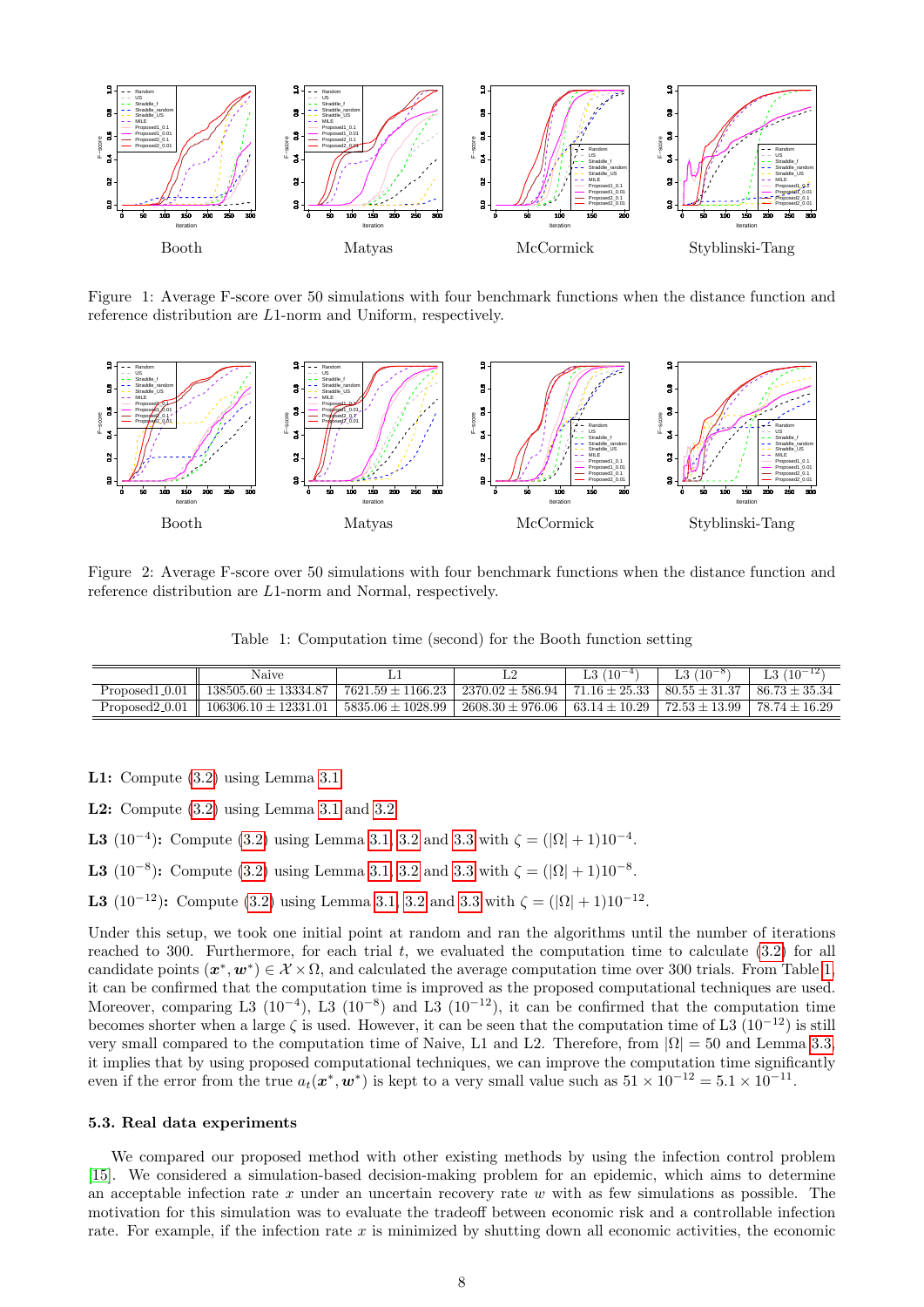

<span id="page-8-0"></span>Figure 3: Average F-score over 50 simulations in the infection control problem with two different settings.

risk will become extremely high. In contrast, if nothing is done, the infection rate will remain high, resulting in the spread of the disease, and economic risk will still be high. Therefore, we considered finding a target infection rate that can achieve an acceptable economic risk threshold h with a probability of at least  $\alpha$ . In this experiment, to simulate epidemic behavior, we used the SIR model [\[15\]](#page-9-17). The model computes the evolution of the number of infected people by using an infection rate x and recovery rate w. In our experiment, we considered the infection rate as the design variable  $x$  and the recovery rate as the environmental variable  $w$ following an unknown distribution. In addition, we regarded economic risk as a black-box function  $f(x, w)$ . Note that similar numerical experiments were performed in [\[13\]](#page-9-18) under the setting where the distribution of  $w$ ,  $p^{\dagger}(w)$ , is known. Furthermore, we rescaled the ranges of x and w in the interval  $[-1,1]$ . The input space  $\mathcal{X} \times \Omega$ is defined as a set of grid points that uniformly cut the region  $[-1, 1] \times [-1, 1]$  into  $50 \times 50$ . We used the following economic risk function  $f(x, w)$ :  $f(x, w) = n_{\text{infected}}(x, w) - 150x$ , where  $n_{\text{infected}}(x, w)$  is the maximum number of infected people in a given period of time, calculated using the SIR model. Note that this risk function was also used by [\[13\]](#page-9-18), and in this experiment, we used the same function they used in their experiment. Under this setup, we took one initial point at random and ran the algorithms until the number of iterations reached 100. From 50 Monte Carlo simulations, we calculated average F-scores, where we used the following parameters for all problem settings:

$$
h = 135
$$
,  $\alpha = 0.9$ ,  $\sigma^2 = 0.025$ ,  $\sigma_f^2 = 250^2$ ,  $L = 0.5$ ,  $\beta_t^{1/2} = 4$ ,  $\epsilon = 0.05$ .

In this experiment, we used the following modified reference function as Normal:

$$
p^*(w) = \frac{a(w)}{\sum_{w \in \Omega} a(w)}, \quad a(w) = \frac{1}{\sqrt{0.1\pi}} \exp(-w^2/0.1).
$$

From Figure [3,](#page-8-0) it can be confirmed that Proposed2 and MILE performed better than the others.

# 6. Conclusion

We proposed active learning methods for identifying the reliable set of distributionally robust probability threshold robustness (DRPTR) measure under uncertain environmental variables. We showed that our proposed methods satisfy theoretical guarantees about convergence and accuracy, and outperform existing methods in numerical experiments.

#### Acknowledgement

This work was partially supported by MEXT KAKENHI (20H00601, 16H06538), JST CREST (JPMJCR1502), and RIKEN Center for Advanced Intelligence Project.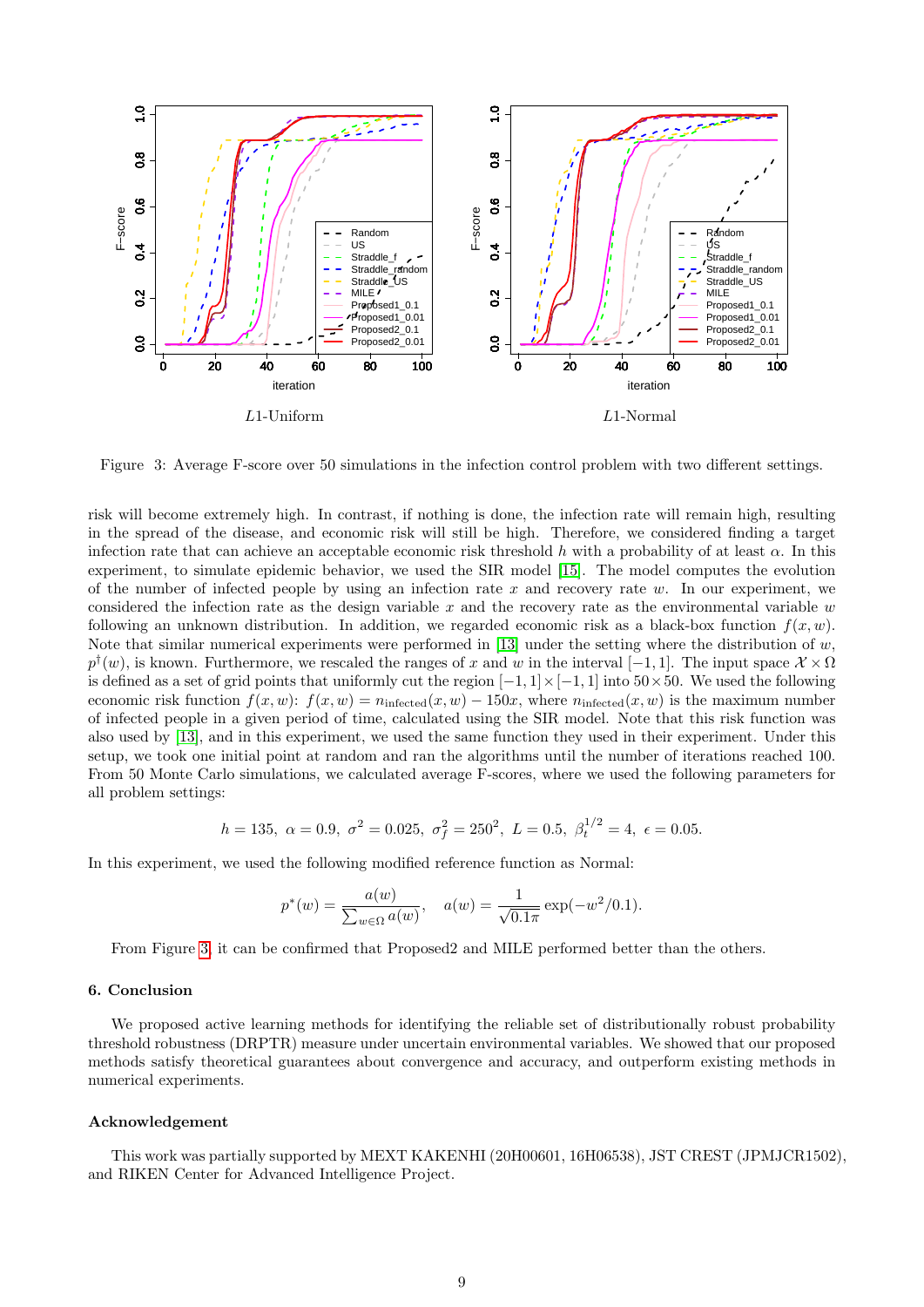## References

- <span id="page-9-8"></span>[1] Justin J Beland and Prasanth B Nair. Bayesian optimization under uncertainty. In NIPS BayesOpt 2017 workshop, 2017.
- <span id="page-9-0"></span>[2] Hans-Georg Beyer and Bernhard Sendhoff. Robust optimization–a comprehensive survey. Computer methods in applied mechanics and engineering, 196(33-34):3190–3218, 2007.
- <span id="page-9-7"></span>[3] Ilija Bogunovic, Jonathan Scarlett, Stefanie Jegelka, and Volkan Cevher. Adversarially robust optimization with Gaussian processes. In Advances in neural information processing systems, pages 5760–5770, 2018.
- <span id="page-9-1"></span>[4] Brent Bryan, Robert C Nichol, Christopher R Genovese, Jeff Schneider, Christopher J Miller, and Larry Wasserman. Active learning for identifying function threshold boundaries. In Advances in neural information processing systems, pages 163–170, 2006.
- <span id="page-9-3"></span>[5] Abraham Charnes and William W Cooper. Chance-constrained programming. Management science, 6(1):73–79, 1959.
- <span id="page-9-10"></span>[6] Lukas Fröhlich, Edgar Klenske, Julia Vinogradska, Christian Daniel, and Melanie Zeilinger. Noisy-input entropy search for efficient robust bayesian optimization. In Silvia Chiappa and Roberto Calandra, editors, Proceedings of the Twenty Third International Conference on Artificial Intelligence and Statistics, volume 108 of Proceedings of Machine Learning Research, pages 2262–2272. PMLR, 26–28 Aug 2020.
- <span id="page-9-11"></span>[7] Alexandra Gessner, Javier Gonzalez, and Maren Mahsereci. Active multi-information source Bayesian quadrature. In Uncertainty in Artificial Intelligence, pages 712–721. PMLR, 2020.
- <span id="page-9-2"></span>[8] Alkis Gotovos, Nathalie Casati, Gregory Hitz, and Andreas Krause. Active learning for level set estimation. In Proceedings of the Twenty-Third International Joint Conference on Artificial Intelligence, IJCAI '13, pages 1344–1350. AAAI Press, 2013.
- <span id="page-9-5"></span>[9] Y Inatsu, D Sugita, K Toyoura, and I Takeuchi. Active learning for enumerating local minima based on Gaussian process derivatives. Neural Computation, 32(10):2032–2068, 2020.
- <span id="page-9-4"></span>[10] Yu Inatsu, Masayuki Karasuyama, Keiichi Inoue, Hideki Kandori, and Ichiro Takeuchi. Active learning of Bayesian linear models with high-dimensional binary features by parameter confidence-region estimation. Neural Computation, 32(10):1998–2031, 2020.
- <span id="page-9-6"></span>[11] Yu Inatsu, Masayuki Karasuyama, Keiichi Inoue, and Ichiro Takeuchi. Active learning for level set estimation under input uncertainty and its extensions. Neural Computation, 32(12):2486–2531, 2020.
- <span id="page-9-13"></span>[12] Shogo Iwazaki, Yu Inatsu, and Ichiro Takeuchi. Bayesian experimental design for finding reliable level set under input uncertainty. IEEE Access, 8:203982–203993, 2020.
- <span id="page-9-18"></span>[13] Shogo Iwazaki, Yu Inatsu, and Ichiro Takeuchi. Bayesian quadrature optimization for probability threshold robustness measure. arXiv preprint arXiv:2006.11986, 2020.
- <span id="page-9-12"></span>[14] Shogo Iwazaki, Yu Inatsu, and Ichiro Takeuchi. Mean-variance analysis in Bayesian optimization under uncertainty. In The 24th International Conference on Artificial Intelligence and Statistics, 2021. To appear.
- <span id="page-9-17"></span>[15] William Ogilvy Kermack and Anderson G McKendrick. A contribution to the mathematical theory of epidemics. Proceedings of the royal society of london. Series A, Containing papers of a mathematical and physical character, 115(772):700–721, 1927.
- <span id="page-9-15"></span>[16] Johannes Kirschner, Ilija Bogunovic, Stefanie Jegelka, and Andreas Krause. Distributionally robust Bayesian optimization. In Silvia Chiappa and Roberto Calandra, editors, Proceedings of the Twenty Third International Conference on Artificial Intelligence and Statistics, volume 108 of Proceedings of Machine Learning Research, pages 2174–2184. PMLR, 26–28 Aug 2020.
- <span id="page-9-16"></span>[17] Thanh Nguyen, Sunil Gupta, Huong Ha, Santu Rana, and Svetha Venkatesh. Distributionally robust Bayesian quadrature optimization. In Silvia Chiappa and Roberto Calandra, editors, Proceedings of the Twenty Third International Conference on Artificial Intelligence and Statistics, volume 108 of Proceedings of Machine Learning Research, pages 1921–1931. PMLR, 26–28 Aug 2020.
- <span id="page-9-9"></span>[18] Rafael Oliveira, Lionel Ott, and Fabio Ramos. Bayesian optimisation under uncertain inputs. In The 22nd International Conference on Artificial Intelligence and Statistics, pages 1177–1184, 2019.
- <span id="page-9-14"></span>[19] Hamed Rahimian and Sanjay Mehrotra. Distributionally robust optimization: A review. arXiv preprint arXiv:1908.05659, 2019.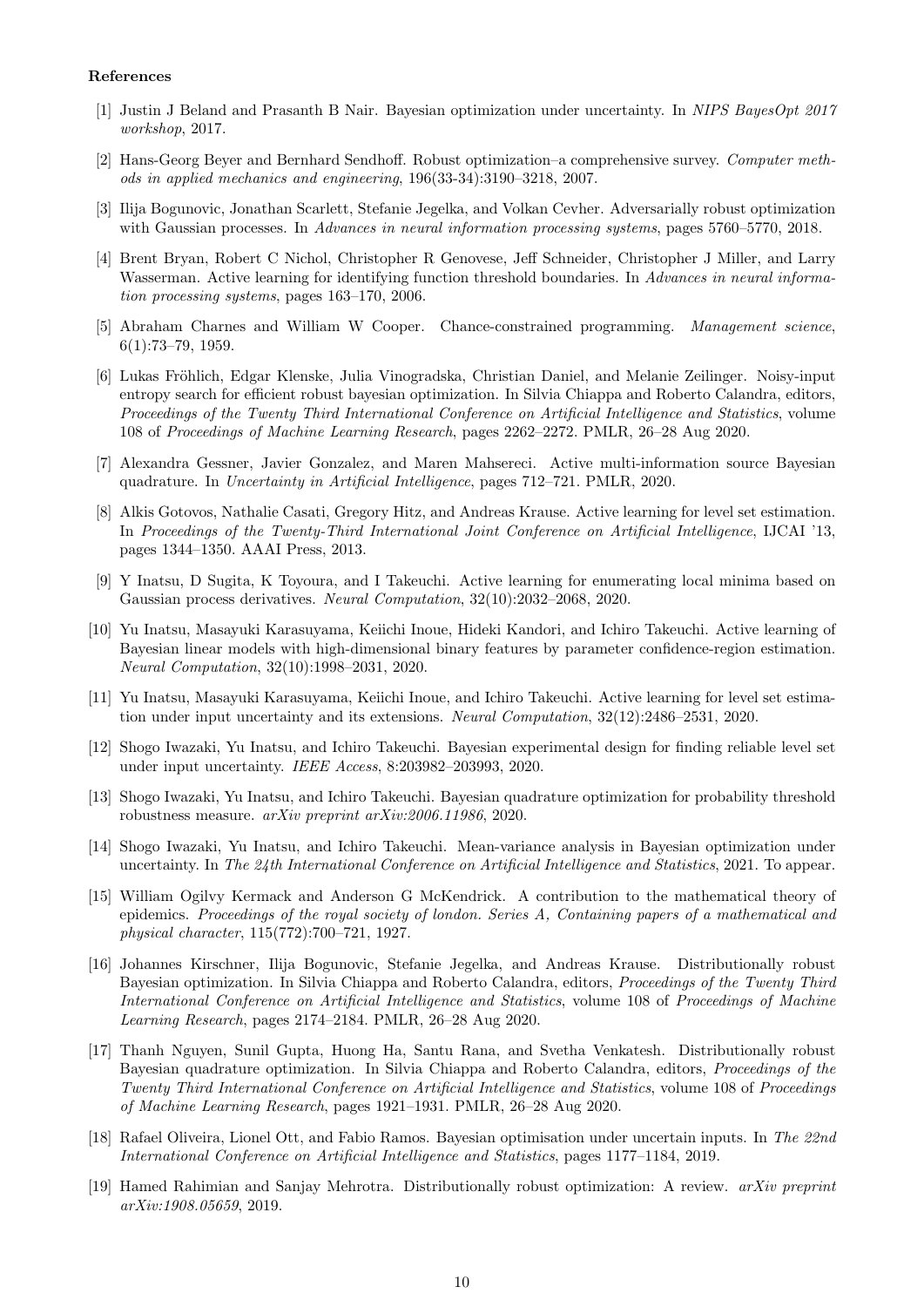- <span id="page-10-9"></span>[20] Herbert Scarf. A min-max solution of an inventory problem. Studies in the mathematical theory of inventory and production, 10:201–209, 1958.
- <span id="page-10-1"></span>[21] Burr Settles. Active learning literature survey. Technical report, University of Wisconsin-Madison Department of Computer Sciences, 2009.
- <span id="page-10-2"></span>[22] Bobak Shahriari, Kevin Swersky, Ziyu Wang, Ryan P Adams, and Nando De Freitas. Taking the human out of the loop: A review of Bayesian optimization. Proceedings of the IEEE, 104(1):148–175, 2016.
- <span id="page-10-10"></span>[23] Niranjan Srinivas, Andreas Krause, Sham Kakade, and Matthias Seeger. Gaussian process optimization in the bandit setting: No regret and experimental design. In Proceedings of the 27th International Conference on International Conference on Machine Learning, ICML'10, pages 1015–1022, USA, 2010. Omnipress.
- <span id="page-10-6"></span>[24] Yanan Sui, Joel Burdick, Yisong Yue, et al. Stagewise safe Bayesian optimization with Gaussian processes. In International Conference on Machine Learning, pages 4781–4789, 2018.
- <span id="page-10-4"></span>[25] Yanan Sui, Alkis Gotovos, Joel Burdick, and Andreas Krause. Safe exploration for optimization with Gaussian processes. In International Conference on Machine Learning, pages 997–1005, 2015.
- <span id="page-10-8"></span>[26] Saul Toscano-Palmerin and Peter I Frazier. Bayesian optimization with expensive integrands. arXiv preprint arXiv:1803.08661, 2018.
- <span id="page-10-5"></span>[27] Matteo Turchetta, Felix Berkenkamp, and Andreas Krause. Safe exploration in finite Markov decision processes with Gaussian processes. In Proceedings of the 30th International Conference on Neural Information Processing Systems, pages 4312–4320, 2016.
- <span id="page-10-7"></span>[28] Akifumi Wachi, Yanan Sui, Yisong Yue, and Masahiro Ono. Safe exploration and optimization of constrained MDPs using Gaussian processes. In Proceedings of the AAAI Conference on Artificial Intelligence, volume 32, 2018.
- <span id="page-10-0"></span>[29] Christopher KI Williams and Carl Edward Rasmussen. Gaussian processes for machine learning. the MIT Press, 2(3):4, 2006.
- <span id="page-10-3"></span>[30] Andrea Zanette, Junzi Zhang, and Mykel J Kochenderfer. Robust super-level set estimation using Gaussian processes. In Joint European Conference on Machine Learning and Knowledge Discovery in Databases, pages 276–291. Springer, 2018.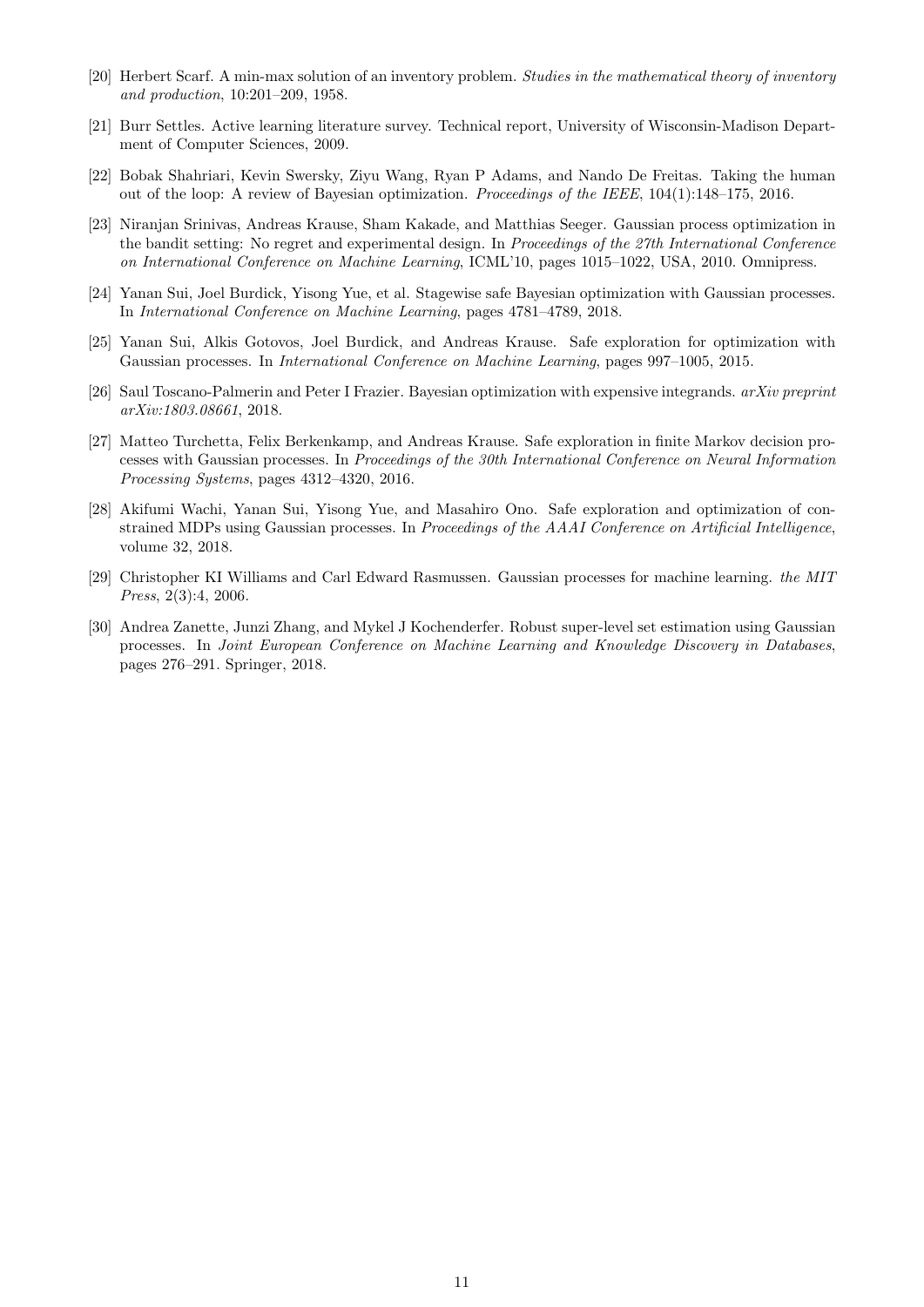# Appendix

# A. Proofs

# A.1. Proof of Theorem [4.1](#page-4-4)

In this section, we prove Theorem [4.1.](#page-4-4) First, we show two lemmas.

<span id="page-11-0"></span>**Lemma A.1.** Let  $\delta \in (0,1)$ , and define  $\beta_t = 2\log(|\mathcal{X} \times \Omega|\pi^2 t^2/(6\delta))$ . Then, with a probability of at least  $1-\delta$ , the following inequality holds:

$$
|f(\boldsymbol{x},\boldsymbol{w}) - \mu_{t-1}(\boldsymbol{x},\boldsymbol{w})| \leq \beta_t^{1/2} \sigma_{t-1}(\boldsymbol{x},\boldsymbol{w}), \quad \forall (\boldsymbol{x},\boldsymbol{w}) \in \mathcal{X} \times \Omega, \forall t \geq 1.
$$

**Proof.** By replacing D and  $\pi_t$  in Lemma 5.1 of [\[23\]](#page-10-10) with  $\mathcal{X} \times \Omega$  and  $\pi^2 t^2/6$ , respectively, we have Lemma [A.1.](#page-11-0)  $\Box$ 

<span id="page-11-4"></span>**Lemma A.2.** Let  $\delta \in (0,1)$ ,  $\xi > 0$  and  $\eta = \min \left\{ \frac{\xi \sigma_{0,min}}{2}, \frac{\xi^2 \delta \sigma_{0,min}}{8|\mathcal{X} \times \Omega|} \right\}$ . Then, with a probability of at least  $1 - \delta/2$ , the following holds for any  $x \in \mathcal{X}$  and  $p(\mathbf{w}) \in \mathcal{A}$ :

$$
\tilde{F}_{\eta,p}(\boldsymbol{x}) \equiv \sum_{\boldsymbol{w}\in\Omega} \mathbb{1}[h \ge f(\boldsymbol{x},\boldsymbol{w}) > h - \eta] p(\boldsymbol{w}) < \xi.
$$

**Proof.** From Chebyshev's inequality, for any  $\nu > 0$  and  $(x, w) \in \mathcal{X} \times \Omega$ , the following inequality holds:

$$
\mathbb{P}(|g_{\eta}(\boldsymbol{x},\boldsymbol{w})-\mu^{(g_{\eta})}(\boldsymbol{x},\boldsymbol{w})|\geq\nu)\leq\frac{\mathbb{V}[g_{\eta}(\boldsymbol{x},\boldsymbol{w})]}{\nu^2},
$$

where  $g_{\eta}(\boldsymbol{x},\boldsymbol{w}) = \mathbb{1}[h \ge f(\boldsymbol{x},\boldsymbol{w}) > h - \eta]$  and  $\mu^{(g_{\eta})}(\boldsymbol{x},\boldsymbol{w}) = \mathbb{E}[g_{\eta}(\boldsymbol{x},\boldsymbol{w})]$ . Hence, by replacing  $\nu$  with  $(\delta/(2|\mathcal{X} \times \mathcal{Y}))$  $\Omega(1)$ <sup>-1/2</sup>( $\mathbb{V}[g_{\eta}(\boldsymbol{x},\boldsymbol{w})]$ <sup>1/2</sup>, with a probability of at least  $1-\delta/2$ , the following holds for any  $(\boldsymbol{x},\boldsymbol{w}) \in \mathcal{X} \times \Omega$ :

$$
|g_{\eta}(\boldsymbol{x},\boldsymbol{w})-\mu^{(g_{\eta})}(\boldsymbol{x},\boldsymbol{w})|<\frac{\sqrt{\mathbb{V}[g_{\eta}(\boldsymbol{x},\boldsymbol{w})]}}{\sqrt{\delta/(2|\mathcal{X}\times\Omega|)}}
$$

This implies that

$$
g_{\eta}(\boldsymbol{x},\boldsymbol{w}) < \mu^{(g_{\eta})}(\boldsymbol{x},\boldsymbol{w}) + \frac{\sqrt{\mathbb{V}[g_{\eta}(\boldsymbol{x},\boldsymbol{w})]}}{\sqrt{\delta/(2|\mathcal{X}\times\Omega|)}}.\tag{A.1}
$$

<span id="page-11-3"></span><span id="page-11-1"></span>.

Moreover, noting that  $g_{\eta}(x, w)$  follows Bernoulli distribution, we get

$$
\mathbb{V}[g_{\eta}(\boldsymbol{x},\boldsymbol{w})]=\mathbb{E}[g_{\eta}(\boldsymbol{x},\boldsymbol{w})](1-\mathbb{E}[g_{\eta}(\boldsymbol{x},\boldsymbol{w})])\leq \mathbb{E}[g_{\eta}(\boldsymbol{x},\boldsymbol{w})]=\mu^{(g_{\eta})}(\boldsymbol{x},\boldsymbol{w}). \qquad (A.2)
$$

In addition,  $\mu^{(g_{\eta})}(\boldsymbol{x},\boldsymbol{w})$  can be expressed as

$$
\mu^{(g_{\eta})}(\boldsymbol{x},\boldsymbol{w})=\Phi\left(\frac{h}{\sigma_0(\boldsymbol{x},\boldsymbol{w})}\right)-\Phi\left(\frac{h-\eta}{\sigma_0(\boldsymbol{x},\boldsymbol{w})}\right).
$$

Furthermore, by using Taylor's expansion, for any  $a < b$  it holds that

$$
\Phi(b) = \Phi(a) + \phi(c)(b - a) \le \Phi(a) + \phi(0)(b - a) \le \Phi(a) + (b - a),
$$

where  $c \in (a, b)$ . Thus, we obtain

$$
\mu^{(g_{\eta})}(\boldsymbol{x},\boldsymbol{w}) \leq \frac{\eta}{\sigma_0(\boldsymbol{x},\boldsymbol{w})} \leq \frac{\eta}{\sigma_{0,min}}.
$$
\n(A.3)

Thus, by substituting  $(A.2)$  and  $(A.3)$  into  $(A.1)$ , we have

$$
g_{\eta}(\boldsymbol{x},\boldsymbol{w}) < \frac{\eta}{\sigma_{0,min}} + \sqrt{\frac{2\eta|\mathcal{X} \times \Omega|}{\delta \sigma_{0,min}}}.
$$

Hence, from the definition of  $\eta$ , we get

$$
g_{\eta}(\boldsymbol{x}, \boldsymbol{w}) < \frac{\xi}{2} + \sqrt{\frac{\xi^2}{4}} = \xi.
$$

Therefore, for any  $p(w) \in \mathcal{A}$ , the following holds:

$$
\tilde{F}_{\eta,p}(\boldsymbol{x}) = \sum_{\boldsymbol{w}\in\Omega} g_{\eta}(\boldsymbol{x},\boldsymbol{w})p(\boldsymbol{w}) < \sum_{\boldsymbol{w}\in\Omega} \xi p(\boldsymbol{w}) = \xi.
$$

<span id="page-11-2"></span> $\Box$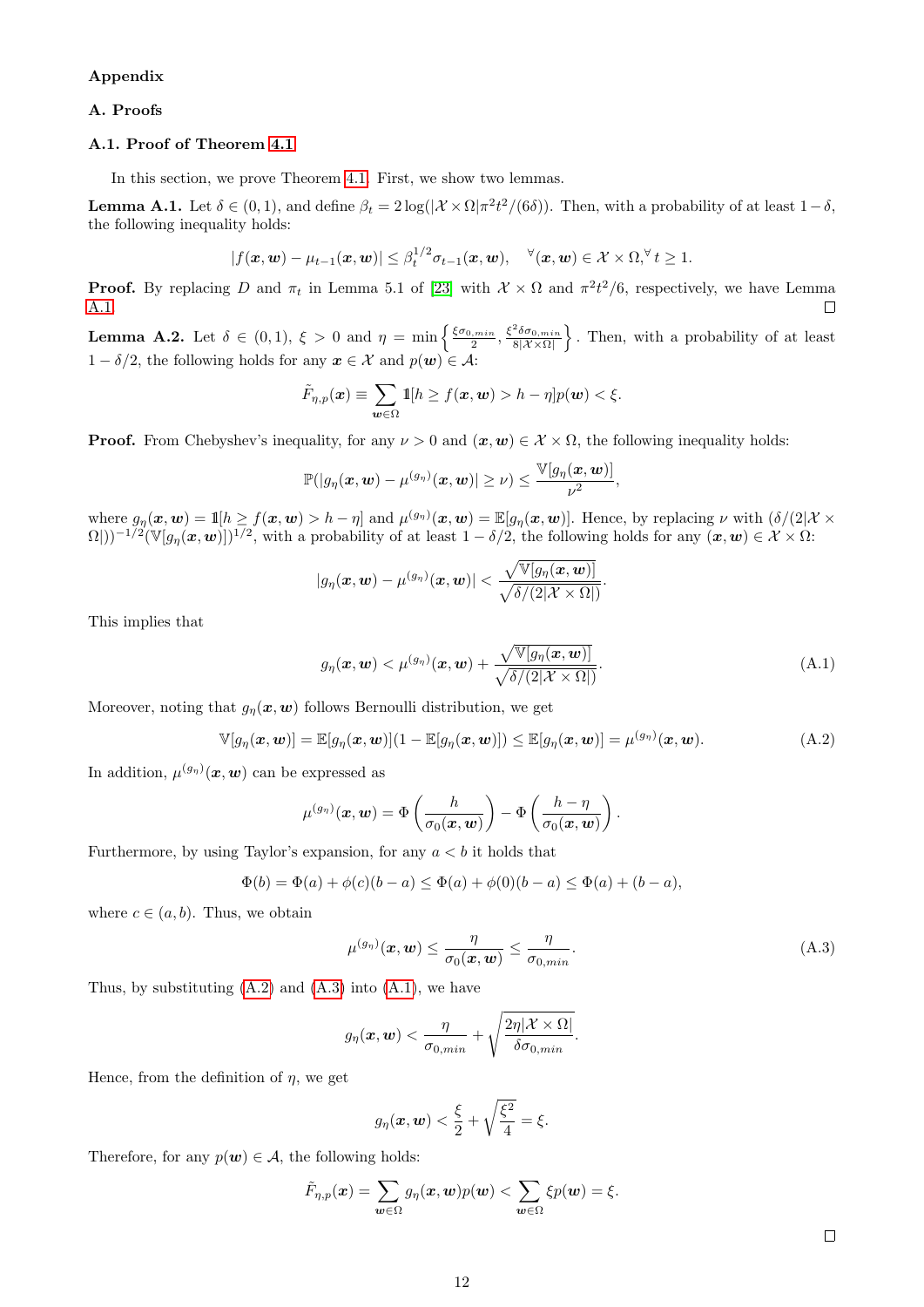By using Lemma [A.1](#page-11-0) and [A.2,](#page-11-4) we prove Theorem [4.1.](#page-4-4)

**Proof.** Let  $\delta \in (0,1)$  and  $\beta_t = 2\log(|\mathcal{X} \times \Omega|\pi^2 t^2/(3\delta))$ . Then, from Lemma [A.1,](#page-11-0) with a probability of at least  $1 - \delta/2$  the following holds:

$$
l_t(\boldsymbol{x},\boldsymbol{w}) \le f(\boldsymbol{x},\boldsymbol{w}) \le u_t(\boldsymbol{x},\boldsymbol{w}), \quad \forall (\boldsymbol{x},\boldsymbol{w}) \in \mathcal{X} \times \Omega, \forall t \ge 1.
$$
 (A.4)

Thus, from the definition of  $\tilde{Q}_t(\mathbf{x}, \mathbf{w}; \eta)$ , it holds that

<span id="page-12-4"></span>
$$
\mathbb{1}[f(\boldsymbol{x},\boldsymbol{w}) > h] \leq \tilde{u}_t(\boldsymbol{x},\boldsymbol{w};\eta).
$$

This implies that

$$
F(\boldsymbol{x}) = \inf_{p(\boldsymbol{w}) \in \mathcal{A}} \sum_{\boldsymbol{w} \in \Omega} \mathbb{1}[f(\boldsymbol{x}, \boldsymbol{w}) > h] p(\boldsymbol{w}) \le \inf_{p(\boldsymbol{w}) \in \mathcal{A}} \sum_{\boldsymbol{w} \in \Omega} \tilde{u}_t(\boldsymbol{x}, \boldsymbol{w}; \eta) p(\boldsymbol{w}) = u_t^{(F)}(\boldsymbol{x}; \eta).
$$

Therefore, noting that the definition of  $L_t$ , we have

<span id="page-12-5"></span><span id="page-12-2"></span>
$$
\boldsymbol{x} \in L_t \Rightarrow F(\boldsymbol{x}) \le u_t^{(F)}(\boldsymbol{x}; \eta) \le \alpha. \tag{A.5}
$$

On the other hand, for any  $x \in \mathcal{X}$  and  $p(w) \in \mathcal{A}$ , it holds that

$$
\sum_{\mathbf{w}\in\Omega} \mathbb{1}[f(\mathbf{x},\mathbf{w}) > h]p(\mathbf{w}) + \tilde{F}_{\eta,p}(\mathbf{x}) = \sum_{\mathbf{w}\in\Omega} \mathbb{1}[f(\mathbf{x},\mathbf{w}) > h - \eta]p(\mathbf{w}).
$$

Moreover, from Lemma [A.2,](#page-11-4) with a probability of at least  $1 - \delta/2$ , the following holds:

$$
\sum_{\mathbf{w}\in\Omega} \mathbb{1}[f(\mathbf{x},\mathbf{w}) > h]p(\mathbf{w}) + \xi > \sum_{\mathbf{w}\in\Omega} \mathbb{1}[f(\mathbf{x},\mathbf{w}) > h - \eta]p(\mathbf{w}).\tag{A.6}
$$

Thus, we get the following inequality:

$$
\inf_{p(\mathbf{w}) \in \mathcal{A}} \left( \sum_{\mathbf{w} \in \Omega} \mathbb{1}[f(\mathbf{x}, \mathbf{w}) > h] p(\mathbf{w}) + \xi \right) = F(\mathbf{x}) + \xi > \inf_{p(\mathbf{w}) \in \mathcal{A}} \sum_{\mathbf{w} \in \Omega} \mathbb{1}[f(\mathbf{x}, \mathbf{w}) > h - \eta] p(\mathbf{w}). \tag{A.7}
$$

Furthermore, from the definition of  $\tilde{Q}_t(\mathbf{x}, \mathbf{w}; \eta)$ , the following inequality holds:

<span id="page-12-0"></span>
$$
\mathbb{1}[f(\boldsymbol{x},\boldsymbol{w}) > h-\eta] \geq \tilde{l}_t(\boldsymbol{x},\boldsymbol{w};\eta).
$$

Therefore, we have

$$
\inf_{p(\mathbf{w}) \in \mathcal{A}} \sum_{\mathbf{w} \in \Omega} \mathbb{1}[f(\mathbf{x}, \mathbf{w}) > h - \eta] p(\mathbf{w}) \ge \inf_{p(\mathbf{w}) \in \mathcal{A}} \sum_{\mathbf{w} \in \Omega} \tilde{l}_t(\mathbf{x}, \mathbf{w}; \eta) p(\mathbf{w}) = l_t^{(F)}(\mathbf{x}; \eta). \tag{A.8}
$$

Hence, by combining [\(A.7\)](#page-12-0) and [\(A.8\)](#page-12-1), we obtain

$$
l_t^{(F)}(\boldsymbol{x};\eta) < F(\boldsymbol{x}) + \xi.
$$

Thus, from the definition of  $H_t$ , it holds that

$$
\boldsymbol{x} \in H_t \Rightarrow \alpha < F(\boldsymbol{x}) + \xi \Rightarrow \alpha - \xi < F(\boldsymbol{x}).\tag{A.9}
$$

Hence, from [\(A.5\)](#page-12-2), [\(A.9\)](#page-12-3) and the definition of  $e_{\alpha}(x)$ , the following inequality holds:

$$
\max_{\bm{x}\in\mathcal{X}}e_{\alpha}(\bm{x})\leq\xi.
$$

Finally, since both [\(A.4\)](#page-12-4) and [\(A.6\)](#page-12-5) hold with a probability of at least  $1 - \delta$ , the following holds for any  $t \ge 1$ :

$$
\mathbb{P}\left(\max_{\bm{x}\in\mathcal{X}}e_{\alpha}(\bm{x})\leq\xi\right)\geq1-\delta.
$$

<span id="page-12-3"></span><span id="page-12-1"></span> $\Box$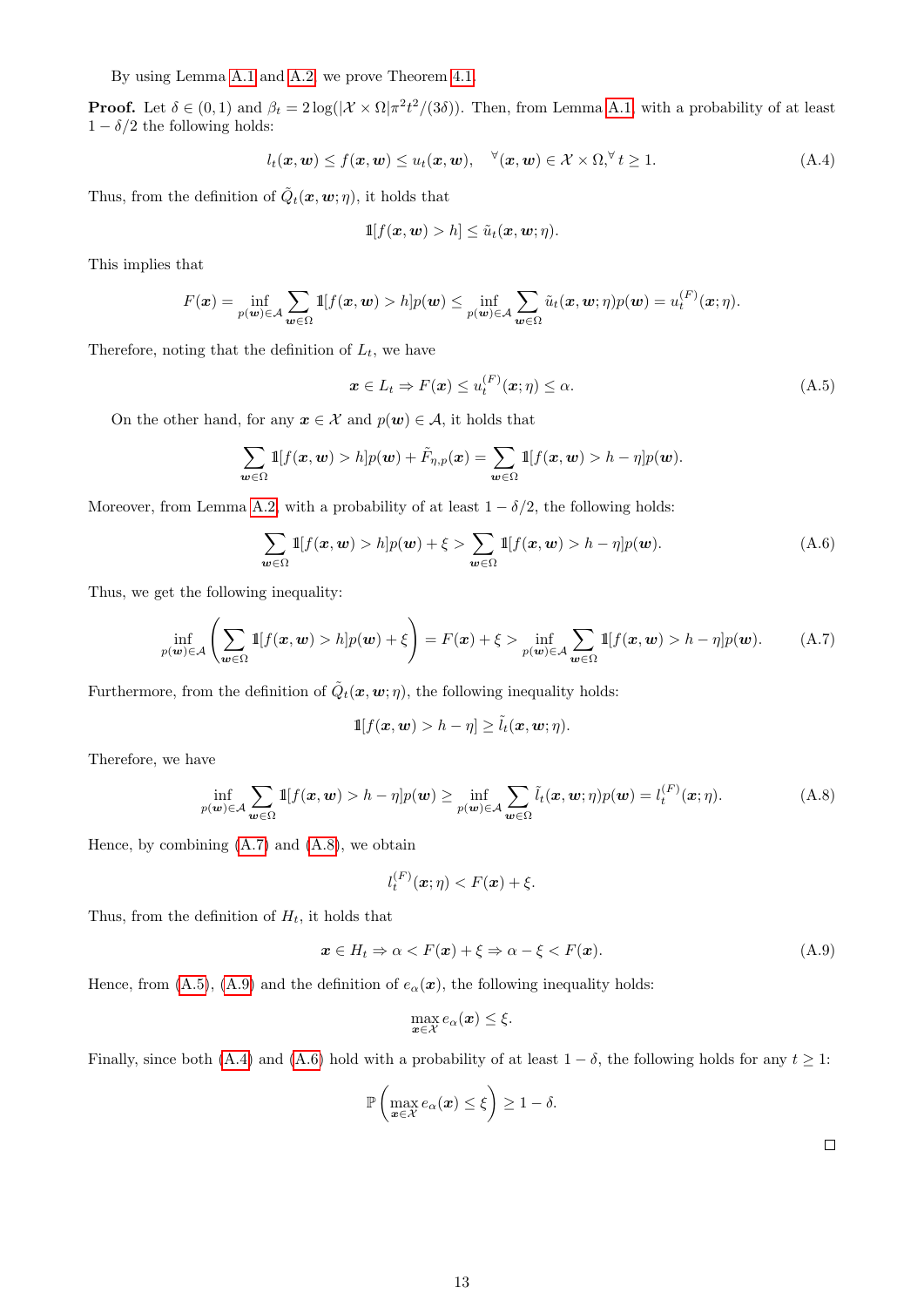# A.2. Proof of Theorem [4.2](#page-5-1) and [4.3](#page-5-2)

In this section, we prove Theorem [4.2](#page-5-1) and [4.3.](#page-5-2) First, we show related lemmas.

<span id="page-13-7"></span>**Lemma A.3.** Let  $\eta > 0$  and  $\beta_t > 0$ . Suppose that the following holds for some  $T \geq 1$ :

$$
2\beta_T^{1/2}\sigma_{T-1}(\boldsymbol{x},\boldsymbol{w}) < \eta, \quad \forall (\boldsymbol{x},\boldsymbol{w}) \in \mathcal{X} \times \Omega. \tag{A.10}
$$

Then, Algorithm [1](#page-3-0) terminates after at most T iterations.

**Proof.** From the definition of  $\tilde{Q}_t(\boldsymbol{x}, \boldsymbol{w}; \eta)$ , if  $l_T(\boldsymbol{x}, \boldsymbol{w}) > h - \eta$ , then  $\tilde{l}_T(\boldsymbol{x}, \boldsymbol{w}; \eta) = \tilde{u}_T(\boldsymbol{x}, \boldsymbol{w}; \eta) = 1$ . On the other hand, noting that  $u_T(\boldsymbol{x}, \boldsymbol{w}) - l_T(\boldsymbol{x}, \boldsymbol{w}) = 2\beta_T^{1/2}$  $T_T^{1/2} \sigma_{T-1}(x, w)$  and [\(A.10\)](#page-13-0), if  $l_T(x, w) \leq h - \eta$ , then  $u_T(x, w) \leq h$ . This implies that  $\tilde{l}_T(\mathbf{x}, \mathbf{w}; \eta) = \tilde{u}_T(\mathbf{x}, \mathbf{w}; \eta) = 0$ . Thus, under [\(A.10\)](#page-13-0), the following holds for any  $(\mathbf{x}, \mathbf{w}) \in \mathcal{X} \times \Omega$ :

<span id="page-13-0"></span>
$$
\tilde{l}_T(\boldsymbol{x},\boldsymbol{w};\eta)=\tilde{u}_T(\boldsymbol{x},\boldsymbol{w};\eta).
$$

Hence, from the definitions of  $l_t^{(F)}(\mathbf{x}, \mathbf{w}; \eta)$  and  $u_t^{(F)}(\mathbf{x}, \mathbf{w}; \eta)$ , we have  $l_t^{(F)}(\mathbf{x}, \mathbf{w}; \eta) = u_t^{(F)}(\mathbf{x}, \mathbf{w}; \eta)$ . Therefore, for any  $x \in \mathcal{X}$ , x satisfies  $x \in H_T$  or  $x \in L_T$ , i.e.,  $U_T = \emptyset$ .

<span id="page-13-6"></span>**Lemma A.4.** Let  $\eta > 0$  and  $\beta_t > 0$ . Suppose that the following inequalities hold for some  $(x^*, w^*) \in \mathcal{X} \times \Omega$ :

$$
\sigma^{-2}\sigma_{t-1}^2(\mathbf{x}^*, \mathbf{w}^*)\beta_t^{1/2} < \frac{\eta}{2},\tag{A.11}
$$

<span id="page-13-4"></span><span id="page-13-2"></span>
$$
\sigma^{-2}\sigma_{t-1}^2(\mathbf{x}^*, \mathbf{w}^*) < \eta^2/4. \tag{A.12}
$$

Then, [\(3.2\)](#page-2-2) can be bounded as

$$
a_{t-1}(\boldsymbol{x}^*, \boldsymbol{w}^*) \leq |\mathcal{X}| 2^{|\Omega|} \frac{1}{\sqrt{2\pi}} \exp \left(-\frac{\sigma^2 \eta^2}{8\sigma_{t-1}^2(\boldsymbol{x}^*, \boldsymbol{w}^*)}\right).
$$

**Proof.** First, we define the set  $\beta$  as

$$
\mathcal{B} = \left\{ \boldsymbol{b} = (b_1, \ldots, b_{|\Omega|}) \in \{0,1\}^{|\Omega|} \middle| \inf_{p(\boldsymbol{w}) \in \mathcal{A}} \sum_{j=1}^{|\Omega|} p(\boldsymbol{w}_j) b_j > \alpha \right\}.
$$

Moreover, for each  $\mathbf{b} \in \mathcal{B}$ , let  $N^{(\mathbf{b})}$  be a subset of  $\{1, \ldots, |\Omega|\}$  satisfying

$$
\forall s \in N^{(b)}, \ b_s = 1.
$$

Then, the following holds for any  $x \in U_t$ :

$$
\mathbb{E}_{y^{*}}[\mathbb{1}[l_{t}^{(F)}(\boldsymbol{x};0|\boldsymbol{x}^{*},\boldsymbol{w}^{*},y^{*}) > \alpha]]
$$
\n
$$
= \mathbb{P}_{y^{*}}[(\mathbb{1}[l_{t}(\boldsymbol{x},\boldsymbol{w}_{1}|\boldsymbol{x}^{*},\boldsymbol{w}^{*},y^{*}) > h], \ldots, \mathbb{1}[l_{t}(\boldsymbol{x},\boldsymbol{w}_{|\Omega|}|\boldsymbol{x}^{*},\boldsymbol{w}^{*},y^{*}) > h])^{\top} \in \mathcal{B}]
$$
\n
$$
= \sum_{\boldsymbol{b}\in\mathcal{B}} \mathbb{P}_{y^{*}}[\mathbb{1}[l_{t}(\boldsymbol{x},\boldsymbol{w}_{1}|\boldsymbol{x}^{*},\boldsymbol{w}^{*},y^{*}) > h] = b_{1}, \ldots, \mathbb{1}[l_{t}(\boldsymbol{x},\boldsymbol{w}_{|\Omega|}|\boldsymbol{x}^{*},\boldsymbol{w}^{*},y^{*}) > h] = b_{|\Omega|}]
$$
\n
$$
\leq \sum_{\boldsymbol{b}\in\mathcal{B}} \mathbb{P}_{y^{*}}[^{\forall s \in N^{(b)}, \mathbb{1}[l_{t}(\boldsymbol{x},\boldsymbol{w}_{s}|\boldsymbol{x}^{*},\boldsymbol{w}^{*},y^{*}) > h] = b_{s}], \qquad (A.13)
$$

where  $l_t(\boldsymbol{x}, \boldsymbol{w}_j | \boldsymbol{x}^*, \boldsymbol{w}^*, y^*)$  is the lower confidence bound of  $f(\boldsymbol{x}, \boldsymbol{w}_j)$  after adding  $(\boldsymbol{x}^*, \boldsymbol{w}^*, y^*)$  to  $\{(\boldsymbol{x}_i, \boldsymbol{w}_i, y_i)\}_{i=1}^t$ . Next, for any  $N^{(b)}$ , there exists  $s_b \in N^{(b)}$  such that

<span id="page-13-5"></span><span id="page-13-3"></span><span id="page-13-1"></span>
$$
l_t(\mathbf{x}, \mathbf{w}_{s_b}) \le h - \eta. \tag{A.14}
$$

In fact, if  $l_t(\boldsymbol{x}, \boldsymbol{w}_{s_b}) > h - \eta$  for any  $s \in N^{(b)}$ , then we get

$$
(\mathbb{1}[l_t(\boldsymbol{x},\boldsymbol{w}_1) > h - \eta], \ldots, \mathbb{1}[l_t(\boldsymbol{x},\boldsymbol{w}_{|\Omega|}) > h - \eta])^{\top} \in \mathcal{B},
$$

which contradicts  $x \in U_t$ . Furthermore, from Lemma 2 of [\[30\]](#page-10-3),  $\mathbb{P}_{y^*}[l_t(x, w_{s_b}|x^*, w^*, y^*) > h]$  can be calculated as

$$
\mathbb{P}_{y^*}[l_t(\mathbf{x}, \mathbf{w}_{s_b}|\mathbf{x}^*, \mathbf{w}^*, y^*) > h] = \Phi\left(\frac{\sqrt{\sigma_{t-1}^2(\mathbf{x}^*, \mathbf{w}^*) + \sigma^2}}{|k_{t-1}((\mathbf{x}, \mathbf{w}_{s_b}), (\mathbf{x}^*, \mathbf{w}^*))|} (\mu_{t-1}(\mathbf{x}, \mathbf{w}_{s_b}) - \beta_t^{1/2} \sigma_{t-1}(\mathbf{x}, \mathbf{w}_{s_b}|\mathbf{x}^*, \mathbf{w}^*) - h)\right),
$$
\n(A.15)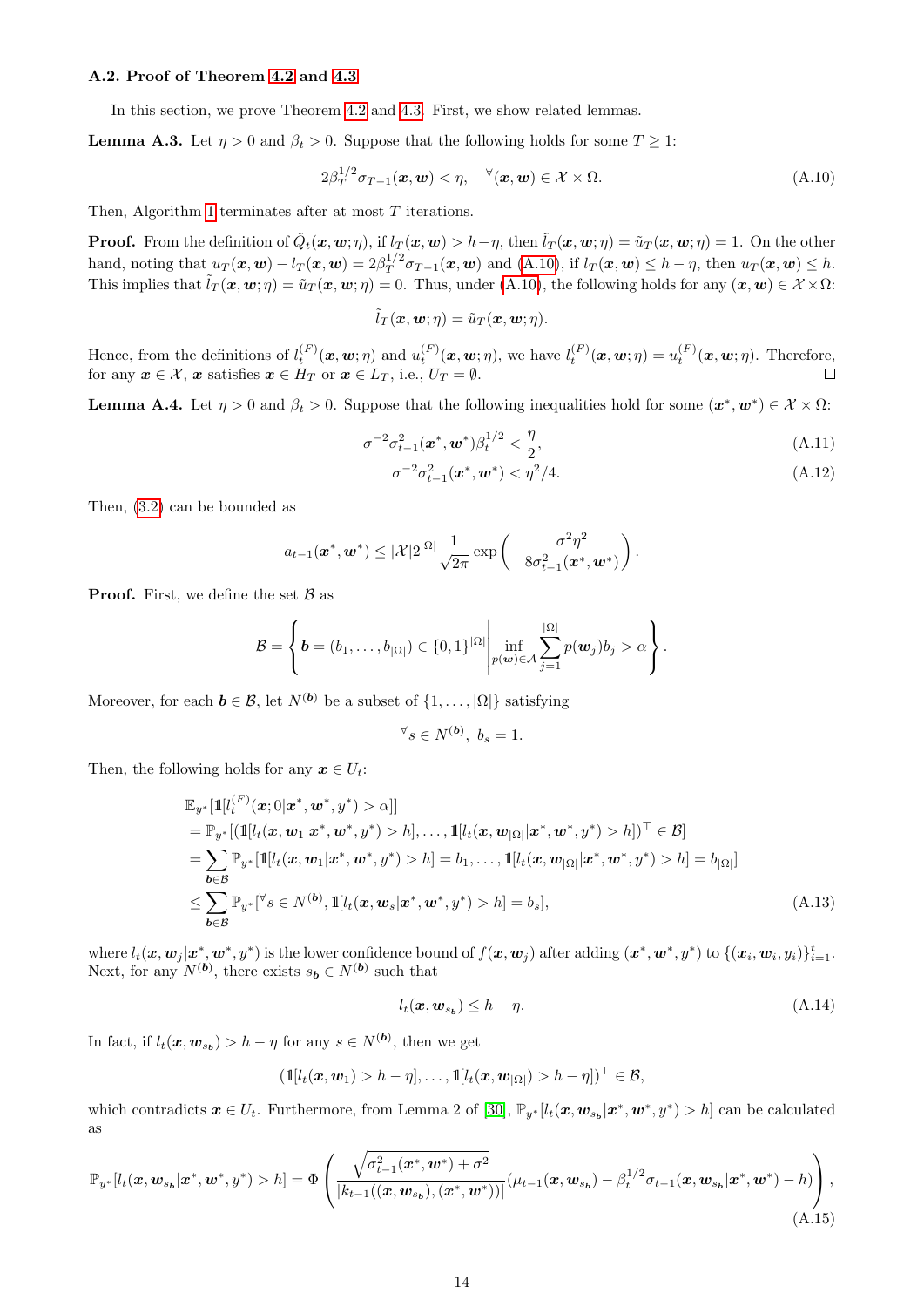where  $\sigma_{t-1}(\mathbf{x}, \mathbf{w}_{s_b} | \mathbf{x}^*, \mathbf{w}^*)$  is the posterior variance of  $f(\mathbf{x}, \mathbf{w}_{s_b})$  after adding  $(\mathbf{x}^*, \mathbf{w}^*, y^*)$  to  $\{(\mathbf{x}_i, \mathbf{w}_i, y_i)\}_{i=1}^t$ . Moreover, by using [\(A.14\)](#page-13-1) we obtain

$$
\mu_{t-1}(\mathbf{x}, \mathbf{w}_{s_{b}}) - \beta_{t}^{1/2} \sigma_{t-1}(\mathbf{x}, \mathbf{w}_{s_{b}} | \mathbf{x}^{*}, \mathbf{w}^{*}) - h \n= \mu_{t-1}(\mathbf{x}, \mathbf{w}_{s_{b}}) - \beta_{t}^{1/2} \sigma_{t-1}(\mathbf{x}, \mathbf{w}_{s_{b}}) + \beta_{t}^{1/2} \sigma_{t-1}(\mathbf{x}, \mathbf{w}_{s_{b}}) - \beta_{t}^{1/2} \sigma_{t-1}(\mathbf{x}, \mathbf{w}_{s_{b}} | \mathbf{x}^{*}, \mathbf{w}^{*}) - h \n= l_{t}(\mathbf{x}, \mathbf{w}_{s_{b}}) + \beta_{t}^{1/2} \sigma_{t-1}(\mathbf{x}, \mathbf{w}_{s_{b}}) - \beta_{t}^{1/2} \sigma_{t-1}(\mathbf{x}, \mathbf{w}_{s_{b}} | \mathbf{x}^{*}, \mathbf{w}^{*}) - h \n\leq -\eta + \beta_{t}^{1/2} (\sigma_{t-1}(\mathbf{x}, \mathbf{w}_{s_{b}}) - \sigma_{t-1}(\mathbf{x}, \mathbf{w}_{s_{b}} | \mathbf{x}^{*}, \mathbf{w}^{*})).
$$
\n(A.16)

In addition, the following three inequalities hold:

$$
\sigma \leq \sqrt{\sigma_{t-1}^2(\mathbf{x}^*, \mathbf{w}^*) + \sigma^2},
$$
\n
$$
|k_{t-1}((\mathbf{x}, \mathbf{w}_{s_b}), (\mathbf{x}^*, \mathbf{w}^*))| \leq \sigma_{t-1}(\mathbf{x}, \mathbf{w}_{s_b})\sigma_{t-1}(\mathbf{x}^*, \mathbf{w}^*) \leq \sigma_0(\mathbf{x}, \mathbf{w}_{s_b})\sigma_{t-1}(\mathbf{x}^*, \mathbf{w}^*) \leq \sigma_{t-1}(\mathbf{x}^*, \mathbf{w}^*),
$$
\n(A.17)

<span id="page-14-4"></span><span id="page-14-3"></span><span id="page-14-2"></span><span id="page-14-1"></span><span id="page-14-0"></span>(A.18)

$$
\sigma_{t-1}(\boldsymbol{x},\boldsymbol{w}_{s_{b}})-\sigma_{t-1}(\boldsymbol{x},\boldsymbol{w}_{s_{b}}|\boldsymbol{x}^{*},\boldsymbol{w}^{*})\leq\frac{\sigma_{t-1}(\boldsymbol{x},\boldsymbol{w}_{s_{b}})\sigma_{t-1}^{2}(\boldsymbol{x}^{*},\boldsymbol{w}^{*})}{\sigma_{t-1}^{2}(\boldsymbol{x}^{*},\boldsymbol{w}^{*})+\sigma^{2}}\leq\frac{\sigma_{0}(\boldsymbol{x},\boldsymbol{w}_{s_{b}})\sigma_{t-1}^{2}(\boldsymbol{x}^{*},\boldsymbol{w}^{*})}{\sigma^{2}}\leq\frac{\sigma_{t-1}^{2}(\boldsymbol{x}^{*},\boldsymbol{w}^{*})}{\sigma^{2}},\tag{A.19}
$$

where the first, second and third inequalities in  $(A.18)$  can be derived from Hölder's inequality, monotonicity of the posterior variance and the assumption  $\max_{(\bm{x},\bm{w})\in\mathcal{X}\times\Omega}\sigma_0^2(\bm{x},\bm{w})\leq 1$ , respectively. Similarly, the first inequality in  $(A.19)$  can be derived from the equation (39) of [\[30\]](#page-10-3). Therefore, by substituting  $(A.16)$ – $(A.19)$ and [\(A.11\)](#page-13-2) into [\(A.15\)](#page-13-3), we obtain the following inequality:

$$
\mathbb{P}_{y^*}[l_t(\boldsymbol{x}, \boldsymbol{w}_{s_b}|\boldsymbol{x}^*, \boldsymbol{w}^*, y^*) > h] \le \Phi\left(\frac{\sigma}{\sigma_{t-1}(\boldsymbol{x}^*, \boldsymbol{w}^*)}(-\eta/2)\right),\tag{A.20}
$$

Moreover, noting that the assumption [\(A.12\)](#page-13-4) is equal to the condition  $1 < \sigma \sigma_{t-1}^{-1}(\bm{x}^*, \bm{w}^*)(\eta/2)$ , the right hand side in [\(A.20\)](#page-14-3) can be bounded as

$$
\Phi\left(\frac{\sigma}{\sigma_{t-1}(x^*, w^*)}(-\eta/2)\right) = \int_{-\infty}^{\frac{\sigma}{\sigma_{t-1}(x^*, w^*)}} (-\eta/2) \phi(z) dz
$$
\n
$$
= \int_{-\infty}^{\infty} \phi(z) dz
$$
\n
$$
\leq \int_{\frac{\sigma}{\sigma_{t-1}(x^*, w^*)}}^{\infty} (\eta/2) \phi(z) dz
$$
\n
$$
= [-\phi(z)]_{\frac{\sigma}{\sigma_{t-1}(x^*, w^*)}}^{\infty} (\eta/2)
$$
\n
$$
= \frac{1}{\sqrt{2\pi}} \exp\left(-\frac{\sigma^2 \eta^2}{8\sigma_{t-1}^2(x^*, w^*)}\right).
$$
\n(A.21)

Finally, from [\(A.13\)](#page-13-5), [\(A.20\)](#page-14-3) and [\(A.21\)](#page-14-4),  $\mathbb{E}_{y^*}[1 \mathbb{I}[t_t^{(F)}(\bm{x}; 0 | \bm{x}^*, \bm{w}^*, y^*) > \alpha]]$  can be bounded as

$$
\mathbb{E}_{y^{*}}[\mathbb{1}[l_{t}^{(F)}(\boldsymbol{x};0|\boldsymbol{x}^{*},\boldsymbol{w}^{*},y^{*})>\alpha]]
$$
\n
$$
\leq \sum_{\boldsymbol{b}\in\mathcal{B}}\mathbb{P}_{y^{*}}[^{\forall_{\mathcal{S}}}\in N^{(\boldsymbol{b})},\mathbb{1}[l_{t}(\boldsymbol{x},\boldsymbol{w}_{s}|\boldsymbol{x}^{*},\boldsymbol{w}^{*},y^{*})>h]=b_{s}]
$$
\n
$$
\leq \sum_{\boldsymbol{b}\in\mathcal{B}}\mathbb{P}_{y^{*}}[\mathbb{1}[l_{t}(\boldsymbol{x},\boldsymbol{w}_{s_{\boldsymbol{b}}}|\boldsymbol{x}^{*},\boldsymbol{w}^{*},y^{*})>h]=b_{s_{\boldsymbol{b}}}]
$$
\n
$$
=\sum_{\boldsymbol{b}\in\mathcal{B}}\mathbb{P}_{y^{*}}[l_{t}(\boldsymbol{x},\boldsymbol{w}_{s_{\boldsymbol{b}}}|\boldsymbol{x}^{*},\boldsymbol{w}^{*},y^{*})>h]
$$
\n
$$
\leq \sum_{\boldsymbol{b}\in\mathcal{B}}\frac{1}{\sqrt{2\pi}}\exp\left(-\frac{\sigma^{2}\eta^{2}}{8\sigma_{t-1}^{2}(\boldsymbol{x}^{*},\boldsymbol{w}^{*})}\right)
$$
\n
$$
=|\mathcal{B}|\frac{1}{\sqrt{2\pi}}\exp\left(-\frac{\sigma^{2}\eta^{2}}{8\sigma_{t-1}^{2}(\boldsymbol{x}^{*},\boldsymbol{w}^{*})}\right)\leq 2^{|\Omega|}\frac{1}{\sqrt{2\pi}}\exp\left(-\frac{\sigma^{2}\eta^{2}}{8\sigma_{t-1}^{2}(\boldsymbol{x}^{*},\boldsymbol{w}^{*})}\right).
$$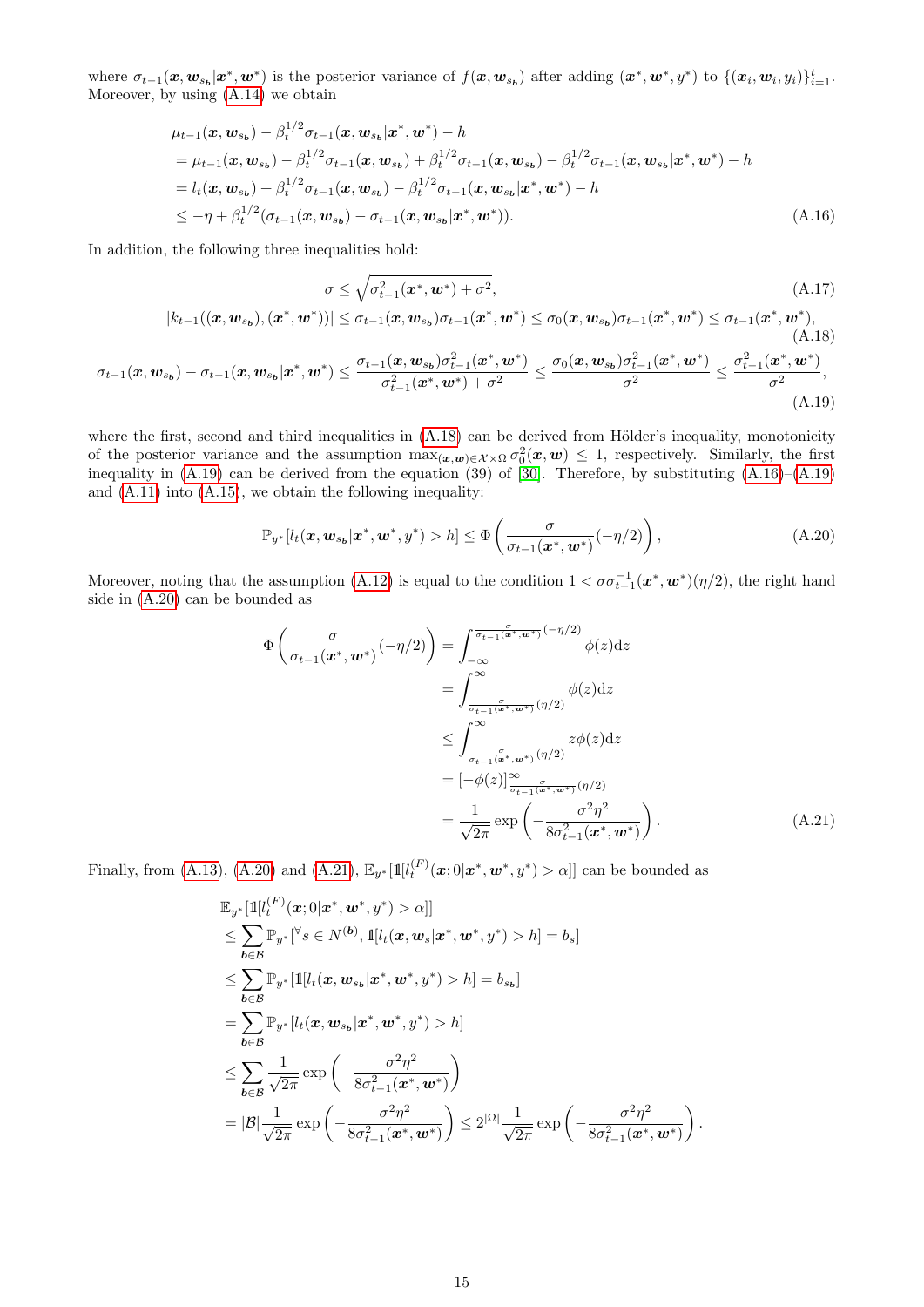Therefore, from the definition of  $a_{t-1}(\boldsymbol{x}^*, \boldsymbol{w}^*)$ , we have

$$
a_{t-1}(\boldsymbol{x}^*, \boldsymbol{w}^*) = \sum_{\boldsymbol{x} \in U_t} \mathbb{E}_{y^*} [\mathbb{1}[l_t^{(F)}(\boldsymbol{x}; 0 | \boldsymbol{x}^*, \boldsymbol{w}^*, y^*) > \alpha]]
$$
  
\n
$$
\leq \sum_{\boldsymbol{x} \in U_t} 2^{|\Omega|} \frac{1}{\sqrt{2\pi}} \exp\left(-\frac{\sigma^2 \eta^2}{8\sigma_{t-1}^2(\boldsymbol{x}^*, \boldsymbol{w}^*)}\right)
$$
  
\n
$$
= |U_t| 2^{|\Omega|} \frac{1}{\sqrt{2\pi}} \exp\left(-\frac{\sigma^2 \eta^2}{8\sigma_{t-1}^2(\boldsymbol{x}^*, \boldsymbol{w}^*)}\right) \leq |\mathcal{X}| 2^{|\Omega|} \frac{1}{\sqrt{2\pi}} \exp\left(-\frac{\sigma^2 \eta^2}{8\sigma_{t-1}^2(\boldsymbol{x}^*, \boldsymbol{w}^*)}\right).
$$

<span id="page-15-9"></span>**Lemma A.5.** Let  $\eta > 0$ ,  $\beta_t > 0$  and  $\gamma > 0$ . Also let  $(\boldsymbol{x}_t, \boldsymbol{w}_t) \in \mathcal{X} \times \Omega$  be a maximum point of  $a_{t-1}^{(1)}(\boldsymbol{x}^*, \boldsymbol{w}^*)$ . Assume that the following inequalities hold for some  $T \geq 1$ :

$$
\sigma^{-2}\sigma_{T-1}^2(x_T, w_T)\beta_T^{1/2} < \frac{\eta}{2},\tag{A.22}
$$

$$
\sigma^{-2} \sigma_{T-1}^2(\pmb{x}_T, \pmb{w}_T) < \eta^2/4,\tag{A.23}
$$

<span id="page-15-5"></span><span id="page-15-4"></span><span id="page-15-3"></span><span id="page-15-2"></span><span id="page-15-1"></span><span id="page-15-0"></span>
$$
\sigma_{T-1}^2(\boldsymbol{x}_T,\boldsymbol{w}_T)\beta_T < \eta^2/4,\tag{A.24}
$$

$$
\frac{1}{2}\log\beta_T - \frac{\eta^2\sigma^2}{8\sigma_{T-1}^2(\bm{x}_T,\bm{w}_T)} < \log(|\mathcal{X}|^{-1}2^{-|\Omega|}\eta\gamma 2^{-1}\sqrt{2\pi}).\tag{A.25}
$$

Then, Algorithm [1](#page-3-0) terminates after at most T iterations.

**Proof.** From the definitions of  $a_{t-1}^{(1)}(x^*, w^*)$  and  $(x_t, w_t)$ , the following holds for any  $(x, w) \in \mathcal{X} \times \Omega$ :

$$
\gamma \sigma_{T-1}(\boldsymbol{x}, \boldsymbol{w}) \le a_{T-1}^{(1)}(\boldsymbol{x}, \boldsymbol{w}) \le a_{T-1}^{(1)}(\boldsymbol{x}_T, \boldsymbol{w}_T) = \max\{a_{T-1}(\boldsymbol{x}_T, \boldsymbol{w}_T), \gamma \sigma_{T-1}(\boldsymbol{x}_T, \boldsymbol{w}_T)\}.
$$
 (A.26)

In addition, from [\(A.22\)](#page-15-0), [\(A.23\)](#page-15-1) and Lemma [A.4,](#page-13-6)  $a_{T-1}(x_T, w_T)$  can be bounded as

$$
a_{T-1}(\boldsymbol{x}_T, \boldsymbol{w}_T) \leq |\mathcal{X}| 2^{|\Omega|} \frac{1}{\sqrt{2\pi}} \exp\left(-\frac{\sigma^2 \eta^2}{8\sigma_{T-1}^2(\boldsymbol{x}_T, \boldsymbol{w}_T)}\right).
$$
(A.27)

Thus, by substituting  $(A.27)$  into  $(A.26)$ , we have

$$
\gamma \sigma_{T-1}(\boldsymbol{x}, \boldsymbol{w}) \leq \max \left\{ |\mathcal{X}| 2^{|\Omega|} \frac{1}{\sqrt{2\pi}} \exp \left( -\frac{\sigma^2 \eta^2}{8\sigma_{T-1}^2(\boldsymbol{x}_T, \boldsymbol{w}_T)} \right), \gamma \sigma_{T-1}(\boldsymbol{x}_T, \boldsymbol{w}_T) \right\}.
$$

This implies that

$$
\beta_T^{1/2} \sigma_{T-1}(x, \mathbf{w}) \le \max \left\{ \gamma^{-1} \beta_T^{1/2} |\mathcal{X}| 2^{|\Omega|} \frac{1}{\sqrt{2\pi}} \exp \left( -\frac{\sigma^2 \eta^2}{8 \sigma_{T-1}^2(x_T, \mathbf{w}_T)} \right), \beta_T^{1/2} \sigma_{T-1}(x_T, \mathbf{w}_T) \right\}.
$$
 (A.28)

On the other hand, [\(A.24\)](#page-15-4) and [\(A.25\)](#page-15-5) are equal to the following inequalities, respectively:

<span id="page-15-8"></span><span id="page-15-7"></span><span id="page-15-6"></span>
$$
\beta_T^{1/2} \sigma_{T-1}(\pmb{x}_T, \pmb{w}_T) < \eta/2,\tag{A.29}
$$

$$
\exp\left(-\frac{\eta^2 \sigma^2}{8\sigma_{T-1}^2(\boldsymbol{x}_T, \boldsymbol{w}_T)}\right) < \frac{|\mathcal{X}|^{-1} 2^{-|\Omega|} \eta \gamma 2^{-1} \sqrt{2\pi}}{\beta_T^{1/2}}.\tag{A.30}
$$

Hence, by combining [\(A.28\)](#page-15-6), [\(A.29\)](#page-15-7) and [\(A.30\)](#page-15-8), we get  $\beta_T^{1/2}$  $T_T^{1/2} \sigma_{T-1}(\boldsymbol{x}_T, \boldsymbol{w}_T) < \eta/2$ . Therefore, from Lemma [A.3,](#page-13-7) we have Lemma [A.5.](#page-15-9)  $\Box$ 

<span id="page-15-10"></span>**Lemma A.6.** Let  $\eta > 0$  and  $\beta_t > 0$ . Assume that [\(A.11\)](#page-13-2) and [\(A.12\)](#page-13-4) hold for some  $(x^*, w^*) \in \mathcal{X} \times \Omega$ . Then,  $\text{MILE}_{t-1}(\boldsymbol{x}^*, \boldsymbol{w}^*)$  can be bounded as

$$
\text{MILE}_{t-1}(\boldsymbol{x}^*, \boldsymbol{w}^*) \leq |\mathcal{X} \times \Omega| \frac{1}{\sqrt{2\pi}} \exp \left(-\frac{\sigma^2 \eta^2}{8\sigma_{t-1}^2(\boldsymbol{x}^*, \boldsymbol{w}^*)}\right).
$$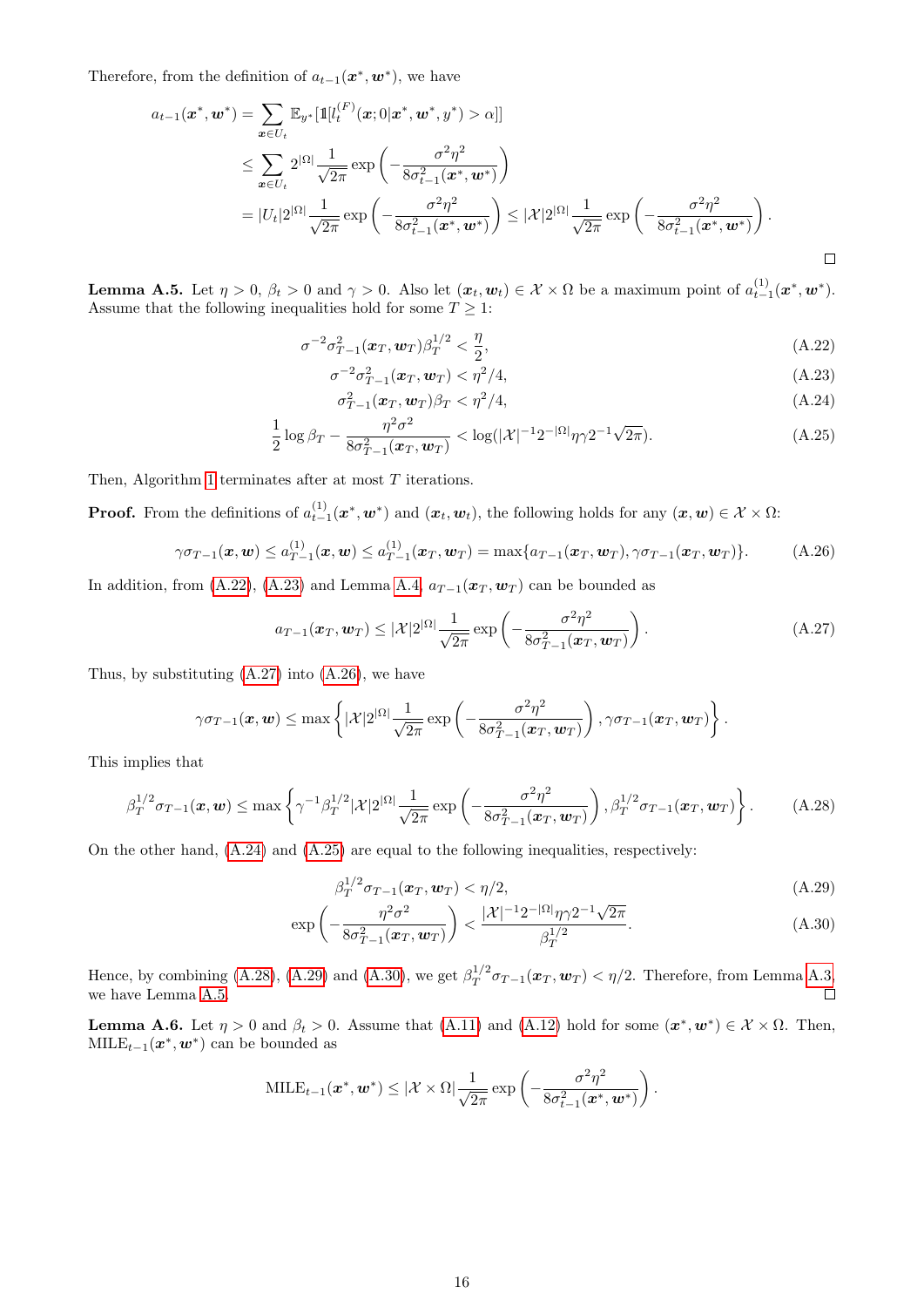**Proof.** From Lemma 2 of [\[30\]](#page-10-3) and the definition of  $MILE_{t-1}(x, w)$ , the following holds:

$$
\begin{split}\n\text{MILE}_{t-1}(\boldsymbol{x}^*, \boldsymbol{w}^*) \\
&= \sum_{(\boldsymbol{x}, \boldsymbol{w}) \in U_t \times \Omega} \mathbb{E}_{\boldsymbol{y}^*}[\mathbb{1}[l_t(\boldsymbol{x}, \boldsymbol{w} | \boldsymbol{x}^*, \boldsymbol{w}^*, \boldsymbol{y}^*) > h]] - |\{(\boldsymbol{x}, \boldsymbol{w}) \in U_t \times \Omega \mid l_t(\boldsymbol{x}, \boldsymbol{w}) > h - \eta\}| \\
&= \sum_{(\boldsymbol{x}, \boldsymbol{w}) \in U_t \times \Omega} \mathbb{P}_{\boldsymbol{y}^*}[l_t(\boldsymbol{x}, \boldsymbol{w} | \boldsymbol{x}^*, \boldsymbol{w}^*, \boldsymbol{y}^*) > h] - |\{(\boldsymbol{x}, \boldsymbol{w}) \in U_t \times \Omega \mid l_t(\boldsymbol{x}, \boldsymbol{w}) > h - \eta\}|\n\end{split}
$$
\n
$$
\leq \sum_{(\boldsymbol{x}, \boldsymbol{w}) \in U_t \times \Omega} \Phi\left(\frac{\sqrt{\sigma_{t-1}^2(\boldsymbol{x}^*, \boldsymbol{w}^*) + \sigma^2}}{|k_{t-1}((\boldsymbol{x}, \boldsymbol{w}), (\boldsymbol{x}^*, \boldsymbol{w}^*))|} (\mu_{t-1}(\boldsymbol{x}, \boldsymbol{w}) - \beta_t^{1/2} \sigma_{t-1}(\boldsymbol{x}, \boldsymbol{w} | \boldsymbol{x}^*, \boldsymbol{w}^*) - h)\right) \\
- |\{(\boldsymbol{x}, \boldsymbol{w}) \in U_t \times \Omega \mid l_t(\boldsymbol{x}, \boldsymbol{w}) > h - \eta\}|\n\end{split}
$$
\n
$$
= \sum_{(\boldsymbol{x}, \boldsymbol{w}) \in U_t \times \Omega} \left\{\Phi\left(\frac{\sqrt{\sigma_{t-1}^2(\boldsymbol{x}^*, \boldsymbol{w}^*) + \sigma^2}}{|k_{t-1}((\boldsymbol{x}, \boldsymbol{w}), (\boldsymbol{x}^*, \boldsymbol{w}^*))|} (\mu_{t-1}(\boldsymbol{x}, \boldsymbol{w}) - \beta_t^{1/2} \sigma_{t-1}(\boldsymbol{x}, \boldsymbol{w} | \boldsymbol{x}^*, \boldsymbol{w}^*) - h)\right) - \mathbb{I}[l_t(\boldsymbol{x}, \boldsymbol{w}) > h - \eta]\right\}.
$$
\n(A.31)

Next, for each  $(x, w) \in U_t \times \Omega$ , we consider the two cases of  $l_t(x, w) > h - \eta$  and  $l_t(x, w) \leq h - \eta$ . If  $l_t(\boldsymbol{x}, \boldsymbol{w}) > h - \eta$ , then the following inequality holds:

<span id="page-16-1"></span>
$$
\Phi\left(\frac{\sqrt{\sigma_{t-1}^2(\bm{x}^*,\bm{w}^*)+\sigma^2}}{|k_{t-1}((\bm{x},\bm{w}),(\bm{x}^*,\bm{w}^*))|}(\mu_{t-1}(\bm{x},\bm{w})-\beta_t^{1/2}\sigma_{t-1}(\bm{x},\bm{w}|\bm{x}^*,\bm{w}^*)-h)\right)-\mathbb{1}[l_t(\bm{x},\bm{w})>h-\eta]
$$
  

$$
\leq 0 \leq \frac{1}{\sqrt{2\pi}}\exp\left(-\frac{\sigma^2\eta^2}{8\sigma_{t-1}^2(\bm{x}^*,\bm{w}^*)}\right).
$$

On the other hand, if  $l_t(\mathbf{x}, \mathbf{w}) \leq h - \eta$ , then using  $(A.15)-(A.21)$  $(A.15)-(A.21)$  $(A.15)-(A.21)$  we have

$$
\Phi\left(\frac{\sqrt{\sigma_{t-1}^2(\mathbf{x}^*, \mathbf{w}^*)+\sigma^2}}{|k_{t-1}((\mathbf{x}, \mathbf{w}), (\mathbf{x}^*, \mathbf{w}^*))|}(\mu_{t-1}(\mathbf{x}, \mathbf{w}) - \beta_t^{1/2}\sigma_{t-1}(\mathbf{x}, \mathbf{w}|\mathbf{x}^*, \mathbf{w}^*) - h)\right) - \mathbb{1}[l_t(\mathbf{x}, \mathbf{w}) > h - \eta]
$$
\n
$$
= \Phi\left(\frac{\sqrt{\sigma_{t-1}^2(\mathbf{x}^*, \mathbf{w}^*)+\sigma^2}}{|k_{t-1}((\mathbf{x}, \mathbf{w}), (\mathbf{x}^*, \mathbf{w}^*))|}(\mu_{t-1}(\mathbf{x}, \mathbf{w}) - \beta_t^{1/2}\sigma_{t-1}(\mathbf{x}, \mathbf{w}|\mathbf{x}^*, \mathbf{w}^*) - h)\right) \leq \frac{1}{\sqrt{2\pi}} \exp\left(-\frac{\sigma^2\eta^2}{8\sigma_{t-1}^2(\mathbf{x}^*, \mathbf{w}^*)}\right).
$$

Therefore, in both cases, the following inequality holds:

$$
\Phi\left(\frac{\sqrt{\sigma_{t-1}^2(\bm{x}^*,\bm{w}^*)+\sigma^2}}{|k_{t-1}((\bm{x},\bm{w}),(\bm{x}^*,\bm{w}^*))|}(\mu_{t-1}(\bm{x},\bm{w})-\beta_t^{1/2}\sigma_{t-1}(\bm{x},\bm{w}|\bm{x}^*,\bm{w}^*)-h)\right)-\mathbb{1}[l_t(\bm{x},\bm{w})>h-\eta]
$$
\n
$$
\leq \frac{1}{\sqrt{2\pi}}\exp\left(-\frac{\sigma^2\eta^2}{8\sigma_{t-1}^2(\bm{x}^*,\bm{w}^*)}\right). \tag{A.32}
$$

Thus, by substituting [\(A.32\)](#page-16-0) into [\(A.31\)](#page-16-1), we obtain

$$
\text{MILE}_{t-1}(\boldsymbol{x}^*, \boldsymbol{w}^*) \leq \sum_{(\boldsymbol{x}, \boldsymbol{w}) \in U_t \times \Omega} \frac{1}{\sqrt{2\pi}} \exp\left(-\frac{\sigma^2 \eta^2}{8\sigma_{t-1}^2(\boldsymbol{x}^*, \boldsymbol{w}^*)}\right) = |U_t \times \Omega| \frac{1}{\sqrt{2\pi}} \exp\left(-\frac{\sigma^2 \eta^2}{8\sigma_{t-1}^2(\boldsymbol{x}^*, \boldsymbol{w}^*)}\right)
$$

$$
\leq |\mathcal{X} \times \Omega| \frac{1}{\sqrt{2\pi}} \exp\left(-\frac{\sigma^2 \eta^2}{8\sigma_{t-1}^2(\boldsymbol{x}^*, \boldsymbol{w}^*)}\right).
$$

<span id="page-16-4"></span>**Lemma A.7.** Let  $\eta > 0$ ,  $\beta_t > 0$ ,  $\gamma > 0$  and  $\tilde{\gamma} > 0$ . Also let  $(\boldsymbol{x}_t, \boldsymbol{w}_t) \in \mathcal{X} \times \Omega$  be a maximum point of  $a_{t-1}^{(2)}(\mathbf{x}^*,\mathbf{w}^*)$ . Assume that the inequalities [\(A.22\)](#page-15-0), [\(A.23\)](#page-15-1) and [\(A.24\)](#page-15-4) hold for some  $T \ge 1$ . In addition, assume that the following inequalities hold:

<span id="page-16-0"></span>
$$
\frac{1}{2}\log\beta_T - \frac{\eta^2\sigma^2}{8\sigma_{T-1}^2(\bm{x}_T,\bm{w}_T)} < \log(|\mathcal{X}|^{-1}2^{-|\Omega|}\eta\gamma\tilde{\gamma}2^{-1}\sqrt{2\pi}),\tag{A.33}
$$

<span id="page-16-3"></span><span id="page-16-2"></span>
$$
\frac{1}{2}\log\beta_T - \frac{\eta^2\sigma^2}{8\sigma_{T-1}^2(\boldsymbol{x}_T,\boldsymbol{w}_T)} < \log(|\mathcal{X}\times\Omega|^{-1}\eta\tilde{\gamma}2^{-1}\sqrt{2\pi}).\tag{A.34}
$$

Then, Algorithm [1](#page-3-0) terminates after at most T iterations.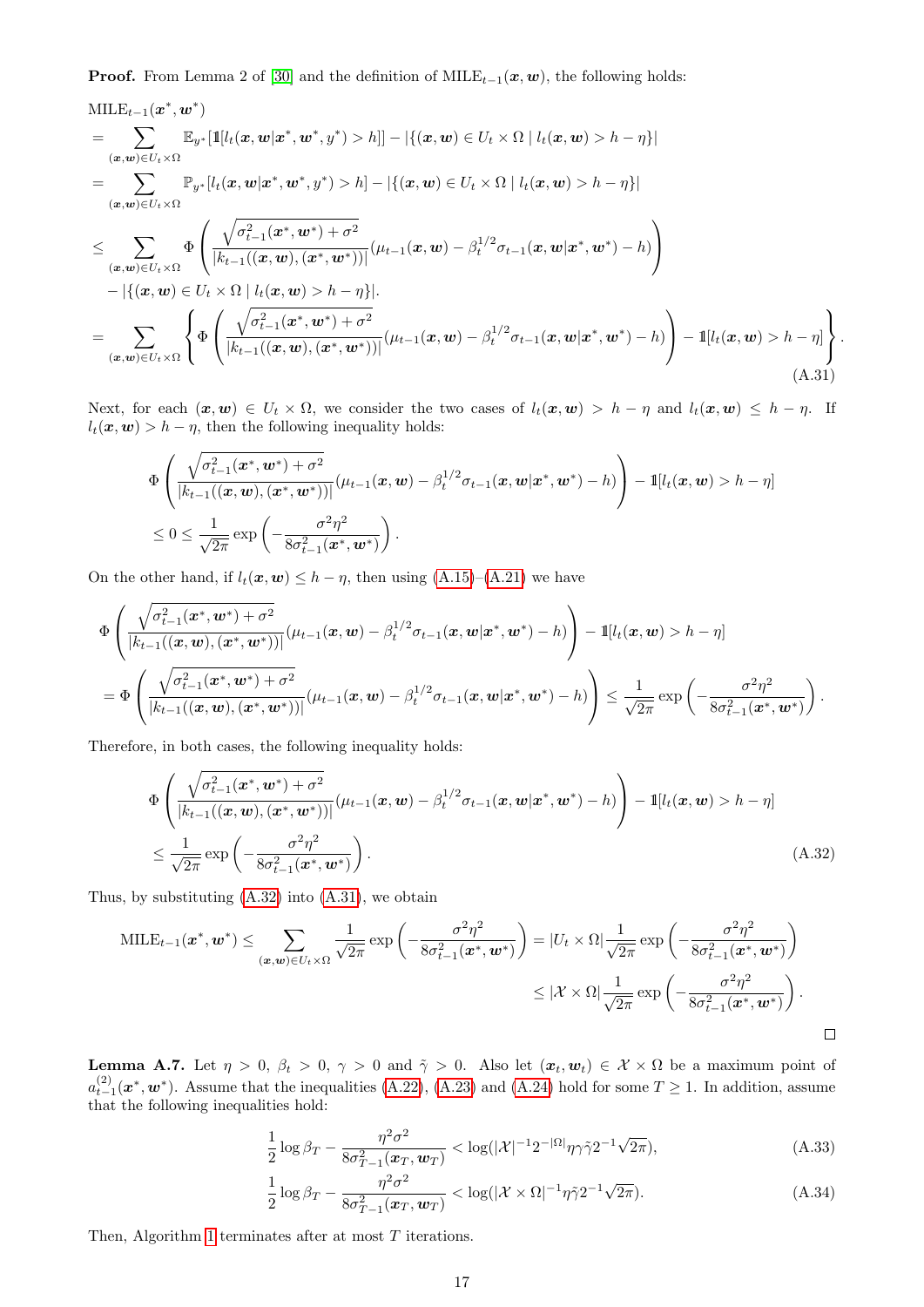**Proof.** From the definition of  $a_{t-1}^{(2)}(x^*, w^*)$  and  $(x_t, w_t)$ , the following holds for any  $(x, w) \in \mathcal{X} \times \Omega$ :

$$
\gamma \tilde{\gamma} \sigma_{T-1}(\boldsymbol{x}, \boldsymbol{w}) \leq \gamma \text{RMILE}_{T-1}(\boldsymbol{x}, \boldsymbol{w}) \leq a_{T-1}^{(2)}(\boldsymbol{x}, \boldsymbol{w}) \leq a_{T-1}^{(2)}(\boldsymbol{x}_T, \boldsymbol{w}_T)
$$
\n
$$
= \max\{a_{T-1}(\boldsymbol{x}_T, \boldsymbol{w}_T), \gamma \text{RMILE}_{T-1}(\boldsymbol{x}_T, \boldsymbol{w}_T)\}. \tag{A.35}
$$

Furthermore, from [\(A.22\)](#page-15-0), [\(A.23\)](#page-15-1) and Lemma [A.6,](#page-15-10) we have

$$
\gamma \text{RMILE}_{T-1}(\boldsymbol{x}_T, \boldsymbol{w}_T) = \max \{ \gamma \text{MILE}_{T-1}(\boldsymbol{x}_T, \boldsymbol{w}_T), \gamma \tilde{\gamma} \sigma_{T-1}(\boldsymbol{x}_T, \boldsymbol{w}_T) \} \\ \leq \max \left\{ \gamma |\mathcal{X} \times \Omega| \frac{1}{\sqrt{2\pi}} \exp \left( -\frac{\sigma^2 \eta^2}{8\sigma_{T-1}^2(\boldsymbol{x}_T, \boldsymbol{w}_T)} \right), \gamma \tilde{\gamma} \sigma_{T-1}(\boldsymbol{x}_T, \boldsymbol{w}_T) \right\}. \tag{A.36}
$$

Moreover, from  $(A.24)$  and  $(A.34)$ , we get the following inequalities:

<span id="page-17-5"></span><span id="page-17-2"></span><span id="page-17-1"></span><span id="page-17-0"></span>
$$
\sigma_{T-1}(\boldsymbol{x}_T,\boldsymbol{w}_T) < \beta_T^{-1/2}\eta/2,\tag{A.37}
$$

$$
|\mathcal{X} \times \Omega| \frac{1}{\sqrt{2\pi}} \exp\left(-\frac{\sigma^2 \eta^2}{8\sigma_{T-1}^2(\boldsymbol{x}_T, \boldsymbol{w}_T)}\right) < \beta_T^{-1/2} \eta \tilde{\gamma}/2. \tag{A.38}
$$

Thus, by substituting  $(A.37)$  and  $(A.38)$  into  $(A.36)$ , we obtain

$$
\gamma \text{RMILE}_{T-1}(\boldsymbol{x}_T, \boldsymbol{w}_T) \le \gamma \tilde{\gamma} \beta_T^{-1/2} \eta / 2. \tag{A.39}
$$

Similarly, from [\(A.22\)](#page-15-0), [\(A.23\)](#page-15-1), [\(A.33\)](#page-16-3) and Lemma [A.4,](#page-13-6)  $a_{T-1}(\boldsymbol{x}_T, \boldsymbol{w}_T)$  can be bounded as

$$
a_{T-1}(\boldsymbol{x}_T, \boldsymbol{w}_T) \leq |\mathcal{X}|2^{|\Omega|} \frac{1}{\sqrt{2\pi}} \exp\left(-\frac{\sigma^2 \eta^2}{8\sigma_{T-1}^2(\boldsymbol{x}_T, \boldsymbol{w}_T)}\right) \leq \gamma \tilde{\gamma} \beta_T^{-1/2} \eta/2. \tag{A.40}
$$

<span id="page-17-6"></span><span id="page-17-4"></span><span id="page-17-3"></span>.

Hence, by combining  $(A.39)$  and  $(A.40)$  into  $(A.35)$ , we get

$$
\gamma\tilde\gamma\sigma_{T-1}(\boldsymbol{x},\boldsymbol{w})\leq \gamma\tilde\gamma\beta_T^{-1/2}\eta/2.
$$

This implies that  $2\beta_T^{1/2}$  $\Box$  $T_T^{1/2} \sigma_{T-1}(x, w) < \eta$ . Therefore, from Lemma [A.3,](#page-13-7) we have Lemma [A.7.](#page-16-4)

<span id="page-17-10"></span>**Lemma A.8.** Let  $(x_1, w_1), \ldots, (x_t, w_t)$  be selected points, and define  $C_1 = 2/\log(1 + \sigma^{-2})$ . Then, there exists a natural number  $t' \leq t$  such that

$$
\sigma_{t'-1}^2(\boldsymbol{x}_{t'}, \boldsymbol{w}_{t'}) \leq \frac{C_1 \kappa_t}{t}
$$

**Proof.** From Lemma 5.3 in [\[23\]](#page-10-10), the mutual information  $I(\mathbf{y}_A; f)$  can be expressed as

$$
I(\mathbf{y}_A; f) = \frac{1}{2} \sum_{i=1}^t \log(1 + \sigma^{-2} \sigma_{i-1}^2(\mathbf{x}_i, \mathbf{w}_i)).
$$
 (A.41)

Similarly, from Lemma 5.4 in [\[23\]](#page-10-10),  $\sigma_{i-1}^2(\boldsymbol{x}_i, \boldsymbol{w}_i)$  can be bounded as

$$
\sigma_{i-1}^2(\boldsymbol{x}_i, \boldsymbol{w}_i) \le \frac{\log(1 + \sigma^{-2} \sigma_{i-1}^2(\boldsymbol{x}_i, \boldsymbol{w}_i))}{\log(1 + \sigma^{-2})}.
$$
\n(A.42)

Hence, by using  $(A.41)$  and  $(A.42)$ , we get

$$
\sum_{i=1}^{t} \sigma_{i-1}^{2}(\boldsymbol{x}_{i}, \boldsymbol{w}_{i}) \leq \frac{2}{\log(1 + \sigma^{-2})} I(\boldsymbol{y}_{t}; f) \leq C_{1} \kappa_{t}.
$$
\n(A.43)

Next, we define t' as  $t' = \operatorname{argmin}_{1 \leq i \leq t} \sigma_{i-1}^2(\boldsymbol{x}_i, \boldsymbol{w}_i)$ . Then, it follows that

$$
t\sigma_{t'-1}^2(\bm{x}_{t'},\bm{w}_{t'}) \leq \sum_{i=1}^t \sigma_{i-1}^2(\bm{x}_i,\bm{w}_i).
$$
 (A.44)

<span id="page-17-9"></span><span id="page-17-8"></span><span id="page-17-7"></span> $\Box$ 

Therefore, by combining [\(A.43\)](#page-17-8) and [\(A.44\)](#page-17-9), we have the desired inequality.

Finally, using Lemma [A.5,](#page-15-9) [A.7](#page-16-4) and [A.8,](#page-17-10) we prove Theorem [4.2](#page-5-1) and [4.3.](#page-5-2)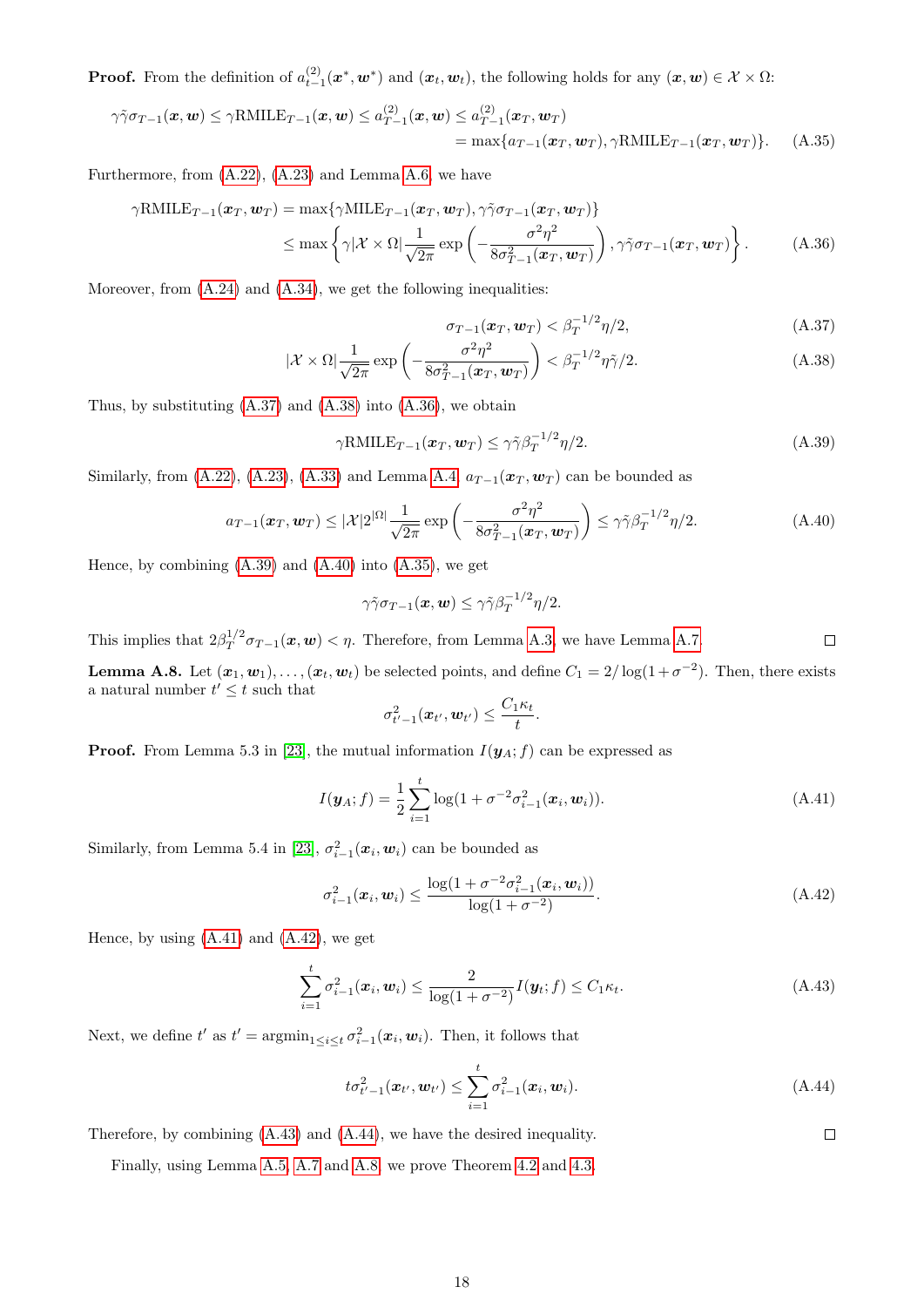<span id="page-18-0"></span>**Proof.** From Lemma [A.8](#page-17-10) and monotonicity of  $\beta_t$ , for any  $t \geq 1$ , there exists a natural number  $t' \leq t$  such that

$$
\sigma^{-2} \sigma_{t'-1}^2(\boldsymbol{x}_{t'}, \boldsymbol{w}_{t'}) \beta_{t'}^{1/2} \leq \frac{\sigma^{-2} \beta_{t'}^{1/2} C_1 \kappa_t}{t} \leq \frac{\sigma^{-2} \beta_{t}^{1/2} C_1 \kappa_t}{t},
$$

$$
\sigma^{-2} \sigma_{t'-1}^2(\boldsymbol{x}_{t'}, \boldsymbol{w}_{t'}) \leq \frac{\sigma^{-2} C_1 \kappa_t}{t},
$$

$$
\sigma_{t'-1}^2(\boldsymbol{x}_{t'}, \boldsymbol{w}_{t'}) \beta_{t'} \leq \frac{C_1 \beta_{t'} \kappa_t}{t} \leq \frac{C_1 \beta_{t} \kappa_t}{t},
$$

$$
\frac{1}{2} \log \beta_{t'} - \frac{\eta^2 \sigma^2}{8 \sigma_{t'-1}^2(\boldsymbol{x}_{t'}, \boldsymbol{w}_{t'})} \leq \frac{1}{2} \log \beta_{t'} - \frac{T \eta^2 \sigma^2}{8 C_1 \kappa_t} \leq \frac{1}{2} \log \beta_t - \frac{T \eta^2 \sigma^2}{8 C_1 \kappa_t}.
$$
(A.45)

Hence, from [\(A.45\)](#page-18-0), if the inequality conditions in Theorem [4.2](#page-5-1) hold, then the inequality conditions in Lemma [A.5](#page-15-9) also hold for some  $\tilde{T} \leq T$ . Therefore, from Lemma [A.5,](#page-15-9) Algorithm [1](#page-3-0) terminates after at most  $\tilde{T}$  iterations, i.e., Theorem [4.2](#page-5-1) holds. By using the same argument, Theorem [4.3](#page-5-2) can also be proved.  $\Box$ 

## A.3. Proof of Lemma [3.1](#page-4-1) and [3.2](#page-4-5)

First, we prove Lemma [3.1](#page-4-1)

**Proof.** From GP properties, the posterior mean  $\mu_{t-1}(\bm{x}, \bm{w} | \bm{x}^*, \bm{w}^*, y^*)$  and the posterior variance  $\sigma_{t-1}^2(\bm{x}, \bm{w} | \bm{x}^*, \bm{w}^*)$ of  $f(\mathbf{x}, \mathbf{w})$  after adding  $(\mathbf{x}^*, \mathbf{w}^*, y^*)$  can be written as follows (see, e.g., [\[29\]](#page-10-0)):

$$
\mu_{t-1}(\mathbf{x}, \mathbf{w} | \mathbf{x}^*, \mathbf{w}^*, y^*) = \mu_{t-1}(\mathbf{x}, \mathbf{w}) - \frac{k_{t-1}((\mathbf{x}, \mathbf{w}), (\mathbf{x}^*, \mathbf{w}^*))}{\sigma_{t-1}^2(\mathbf{x}^*, \mathbf{w}^*) + \sigma^2} (y^* - \mu_{t-1}(\mathbf{x}^*, \mathbf{w}^*)),
$$
  

$$
\sigma_{t-1}^2(\mathbf{x}, \mathbf{w} | \mathbf{x}^*, \mathbf{w}^*) = \sigma_{t-1}^2(\mathbf{x}, \mathbf{w}) - \frac{k_{t-1}^2((\mathbf{x}, \mathbf{w}), (\mathbf{x}^*, \mathbf{w}^*))}{\sigma_{t-1}^2(\mathbf{x}^*, \mathbf{w}^*) + \sigma^2}.
$$

Thus,  $l_t(\mathbf{x}, \mathbf{w} | \mathbf{x}^*, \mathbf{w}^*, y^*)$  is a linear function with respect to (w.r.t.)  $y^*$ . Hence, the indicator function  $\mathbb{1}[l_t(\bm{x}, \bm{w}_j | \bm{x}^*, \bm{w}^*, y^*) > h]$  is a piecewise constant function w.r.t.  $y^*$ , where the breakpoint is  $y^* = r_j$ . Therefore, for any  $s \in \{1, \ldots, |\Omega| + 1\}$ , the following holds:

$$
\begin{aligned} & \left( \mathbb{1}[l_t(\boldsymbol{x},\boldsymbol{w}_1|\boldsymbol{x}^*,\boldsymbol{w}^*,c) > h], \ldots, \mathbb{1}[l_t(\boldsymbol{x},\boldsymbol{w}_{|\Omega|}|\boldsymbol{x}^*,\boldsymbol{w}^*,c) > h] \right)^\top \\ &= \left( \mathbb{1}[l_t(\boldsymbol{x},\boldsymbol{w}_1|\boldsymbol{x}^*,\boldsymbol{w}^*,c') > h], \ldots, \mathbb{1}[l_t(\boldsymbol{x},\boldsymbol{w}_{|\Omega|}|\boldsymbol{x}^*,\boldsymbol{w}^*,c') > h] \right)^\top, \quad \forall c,c' \in R_s. \end{aligned}
$$

This implies that

$$
l_t^{(F)}(\mathbf{x};0|\mathbf{x}^*,\mathbf{w}^*,c) = l_t^{(F)}(\mathbf{x};0|\mathbf{x}^*,\mathbf{w}^*,c'), \quad \forall c,c' \in R_s.
$$

Hence, using this we have

$$
\mathbb{E}_{y^{*}}[\mathbb{1}[l_{t}^{(F)}(\boldsymbol{x};0|\boldsymbol{x}^{*},\boldsymbol{w}^{*},y^{*})>\alpha]]
$$
\n
$$
=\int \mathbb{1}[l_{t}^{(F)}(\boldsymbol{x};0|\boldsymbol{x}^{*},\boldsymbol{w}^{*},y^{*})>\alpha]p(y^{*})\mathrm{d}y^{*}
$$
\n
$$
=\sum_{s=1}^{|\Omega|+1}\int_{y^{*}\in R_{s}}\mathbb{1}[l_{t}^{(F)}(\boldsymbol{x};0|\boldsymbol{x}^{*},\boldsymbol{w}^{*},y^{*})>\alpha]p(y^{*})\mathrm{d}y^{*}
$$
\n
$$
=\sum_{s=1}^{|\Omega|+1}\mathbb{1}[l_{t}^{(F)}(\boldsymbol{x};0|\boldsymbol{x}^{*},\boldsymbol{w}^{*},c_{s})>\alpha]\int_{y^{*}\in R_{s}}p(y^{*})\mathrm{d}y^{*}
$$
\n
$$
=\sum_{s=1}^{|\Omega|+1}\mathbb{P}(y^{*}\in R_{s})\mathbb{1}[l_{t}^{(F)}(\boldsymbol{x};0|\boldsymbol{x}^{*},\boldsymbol{w}^{*},c_{s})>\alpha].
$$

Next, we prove Lemma [3.2.](#page-4-5)

**Proof.** From the definition of  $l_t^{(F)}(x;0|x^*,w^*,c_s)$ ,  $l_t^{(F)}(x;0|x^*,w^*,c_s)$  can be expressed as

$$
l_t^{(F)}(\boldsymbol{x};0|\boldsymbol{x}^*,\boldsymbol{w}^*,c_s) = \inf_{p(\boldsymbol{w})\in\mathcal{A}} \sum_{\boldsymbol{w}\in\Omega} \mathbb{1}[l_t(\boldsymbol{x},\boldsymbol{w}|\boldsymbol{x}^*,\boldsymbol{w}^*,c_s) > h] p(\boldsymbol{w}).
$$

Moreover, since  $p^*(w) \in \mathcal{A}$ , the following holds:

$$
\inf_{p(\boldsymbol w)\in\mathcal A}\sum_{\boldsymbol w\in\Omega}1\!\!1[l_t(\boldsymbol x,\boldsymbol w|\boldsymbol x^*,\boldsymbol w^*,c_s)>h]p(\boldsymbol w)\leq\sum_{\boldsymbol w\in\Omega}1\!\!1[l_t(\boldsymbol x,\boldsymbol w|\boldsymbol x^*,\boldsymbol w^*,c_s)>h]p^*(\boldsymbol w).
$$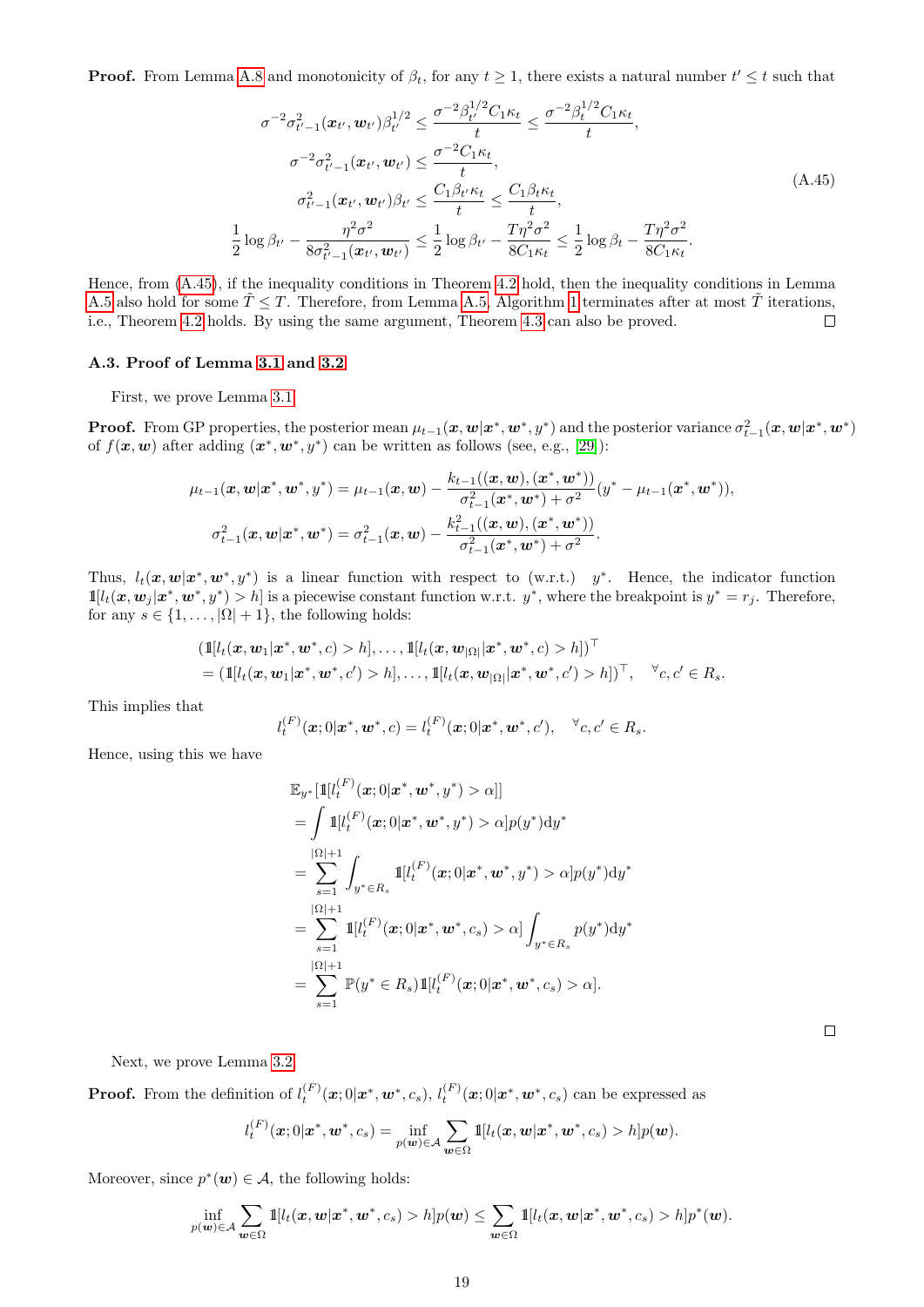|                 | $L1$ -Uniform                                | $L1$ -Normal                                 | $L2$ -Uniform                                | $L2$ -Normal                                 |
|-----------------|----------------------------------------------|----------------------------------------------|----------------------------------------------|----------------------------------------------|
|                 | $h = 100, \alpha = 0.62$                     | $h = 100, \alpha = 0.5,$                     | $h = 100, \alpha = 0.5,$                     | $h = 100, \alpha = 0.5,$                     |
|                 | $\sigma^2 = 10^{-4}, \sigma_f^2 = 1300^2,$   | $\sigma^2 = 10^{-4}, \sigma_f^2 = 1300^2,$   | $\sigma^2 = 10^{-4}, \sigma_f^2 = 1300^2,$   | $\sigma^2 = 10^{-4}, \sigma_f^2 = 1300^2,$   |
| Booth           | $L=4, \beta_t^{1/2}=2, \epsilon=0.65,$       | $L = 4, \beta_t^{1/2} = 2, \epsilon = 0.65,$ | $L = 4, \beta_t^{1/2} = 2, \epsilon = 0.05,$ | $L = 4, \beta_t^{1/2} = 2, \epsilon = 0.1,$  |
|                 | $L_1 = -10, U_1 = 10,$                       | $L_1 = -10, U_1 = 10,$                       | $L_1 = -10, U_1 = 10,$                       | $L_1 = -10, U_1 = 10,$                       |
|                 | $L_2 = -10, U_2 = 10$                        | $L_2 = -10, U_2 = 10$                        | $L_2 = -10, U_2 = 10$                        | $L_2 = -10, U_2 = 10$                        |
|                 | $h = 5, \alpha = 0.53$                       | $h = 5, \ \alpha = 0.53,$                    | $h = 5, \alpha = 0.5,$                       | $h = 5, \ \alpha = 0.5,$                     |
|                 | $\sigma^2 = 10^{-4}, \sigma_f^2 = 50^2,$     | $\sigma^2 = 10^{-4}, \sigma_f^2 = 50^2,$     | $\sigma^2 = 10^{-4}, \sigma_f^2 = 50^2,$     | $\sigma^2 = 10^{-4}, \sigma_f^2 = 50^2,$     |
| Matyas          | $L = 4, \beta_t^{1/2} = 2, \epsilon = 0.15,$ | $L = 4, \beta_t^{1/2} = 2, \epsilon = 0.15,$ | $L = 4, \beta_t^{1/2} = 2, \epsilon = 0.05,$ | $L = 4, \beta_t^{1/2} = 2, \epsilon = 0.1,$  |
|                 | $L_1 = -10, U_1 = 10,$                       | $L_1 = -10, U_1 = 10,$                       | $L_1 = -10, U_1 = 10,$                       | $L_1 = -10, U_1 = 10,$                       |
|                 | $L_2 = -10, U_2 = 10$                        | $L_2 = -10, U_2 = 10$                        | $L_2 = -10, U_2 = 10$                        | $L_2 = -10, U_2 = 10$                        |
| McCormick       | $h = 1, \alpha = 0.57$                       | $h = 1, \alpha = 0.59,$                      | $h = 2, \alpha = 0.5,$                       | $h = 1, \alpha = 0.55,$                      |
|                 | $\sigma^2 = 10^{-4}, \sigma_f^2 = 20^2,$     | $\sigma^2 = 10^{-6}, \sigma_f^2 = 20^2,$     | $\sigma^2 = 10^{-6}, \sigma_f^2 = 20^2,$     | $\sigma^2 = 10^{-6}, \sigma_f^2 = 20^2,$     |
|                 | $L = 1, \beta_t^{1/2} = 3, \epsilon = 0.25,$ | $L = 1, \beta_t^{1/2} = 3, \epsilon = 0.15,$ | $L = 1, \beta_t^{1/2} = 3, \epsilon = 0.05,$ | $L = 1, \beta_t^{1/2} = 3, \epsilon = 0.07,$ |
|                 | $L_1 = -1.5, U_1 = 4,$                       | $L_1 = -1.5, U_1 = 4,$                       | $L_1 = -1.5, U_1 = 4,$                       | $L_1 = -1.5, U_1 = 4,$                       |
|                 | $L_2 = -3, U_2 = 4$                          | $L_2 = -3, U_2 = 4$                          | $L_2 = -3, U_2 = 4$                          | $L_2 = -3, U_2 = 4$                          |
| Styblinski-Tang | $h = -3990, \alpha = 0.61$                   | $h = -3990, \alpha = 0.61,$                  | $h = -3990, \alpha = 0.7,$                   | $h = -3990, \alpha = 0.7,$                   |
|                 | $\sigma^2 = 10^{-4}, \sigma_f^2 = 2000^2,$   | $\sigma^2 = 10^{-4}, \sigma_f^2 = 2000^2,$   | $\sigma^2 = 10^{-4}, \sigma_f^2 = 2000^2,$   | $\sigma^2 = 10^{-4}, \sigma_f^2 = 2000^2,$   |
|                 | $L = 3, \beta_t^{1/2} = 2, \epsilon = 0.2,$  | $L = 3, \beta_t^{1/2} = 2, \epsilon = 0.2,$  | $L = 3, \beta_t^{1/2} = 2, \epsilon = 0.05,$ | $L = 3, \beta_t^{1/2} = 2, \epsilon = 0.1,$  |
|                 | $L_1 = -10, U_1 = 10,$                       | $L_1 = -10, U_1 = 10,$                       | $L_1 = -10, U_1 = 10,$                       | $L_1 = -10, U_1 = 10,$                       |
|                 | $L_2 = -10, U_2 = 10$                        | $L_2 = -10, U_2 = 10$                        | $L_2 = -10, U_2 = 10$                        | $L_2 = -10, U_2 = 10$                        |

<span id="page-19-0"></span>Table 2: Parameter setting in synthetic data experiments



<span id="page-19-1"></span>Figure 4: Average F-score over 50 simulations with four benchmark functions when the distance function and reference distribution are L2-norm and Uniform, respectively.

Therefore, we have

$$
l_t^{(F)}(\boldsymbol{x};0|\boldsymbol{x}^*,\boldsymbol{w}^*,c_s)\leq \sum_{\boldsymbol{w}\in\Omega}\mathbb{1}[l_t(\boldsymbol{x},\boldsymbol{w}|\boldsymbol{x}^*,\boldsymbol{w}^*,c_s)>h]p^*(\boldsymbol{w}).
$$

Hence, if the inequality assumption in Lemma [3.2](#page-4-5) holds, then we get  $l_t^{(F)}(\mathbf{x};0|\mathbf{x}^*,\mathbf{w}^*,c_s) \leq \alpha$ . This implies that  $1\llbracket l_t^{(F)}(\bm{x};0|\bm{x}^*,\bm{w}^*,c_s) > \alpha \rrbracket = 0.$  $\Box$ 

## B. Additional experiments

## B.1. Synthetic and real data experiments in the L2-norm setting

In this section, we performed the same experiment as in Subsection [5.1](#page-6-0) and [5.3](#page-7-3) under the setting that the distance function is L2-norm. Similarly, we used Uniform and Normal as the reference distribution. Here, the parameters used in the synthetic data experiments are listed in Table [2.](#page-19-0) On the other hand, the same parameters as in Subsection [5.3](#page-7-3) were used in the real data experiments. Under this setup, we took one initial point at random, and ran the algorithms until the number of iterations reached 300 (resp. 100) in the synthetic data (resp. real data) experiments. We performed 50 Monte Carlo simulations and obtained the average F-score. From Figures [4](#page-19-1) and [5,](#page-20-0) it can be confirmed that our proposed methods outperform other existing methods as well as the results of synthetic data experiments using  $L1$ -norm as the distance function. From Figure [6,](#page-20-1) it can also be confirmed that the same results as in Subsection [5.3](#page-7-3) are obtained in real data experiments.

## B.2. Computation time experiments in the other benchmark function setting

In this section, we performed the same experiment as in Subsection [5.2](#page-6-1) for the Matyas, McCormick and Styblinski-Tang benchmark functions. We evaluated the computation time of [\(3.2\)](#page-2-2) when we performed the same experiment as in Subsection [5.2](#page-6-1) using Proposed1.0.01 and Proposed2.0.01. Here, as for the parameter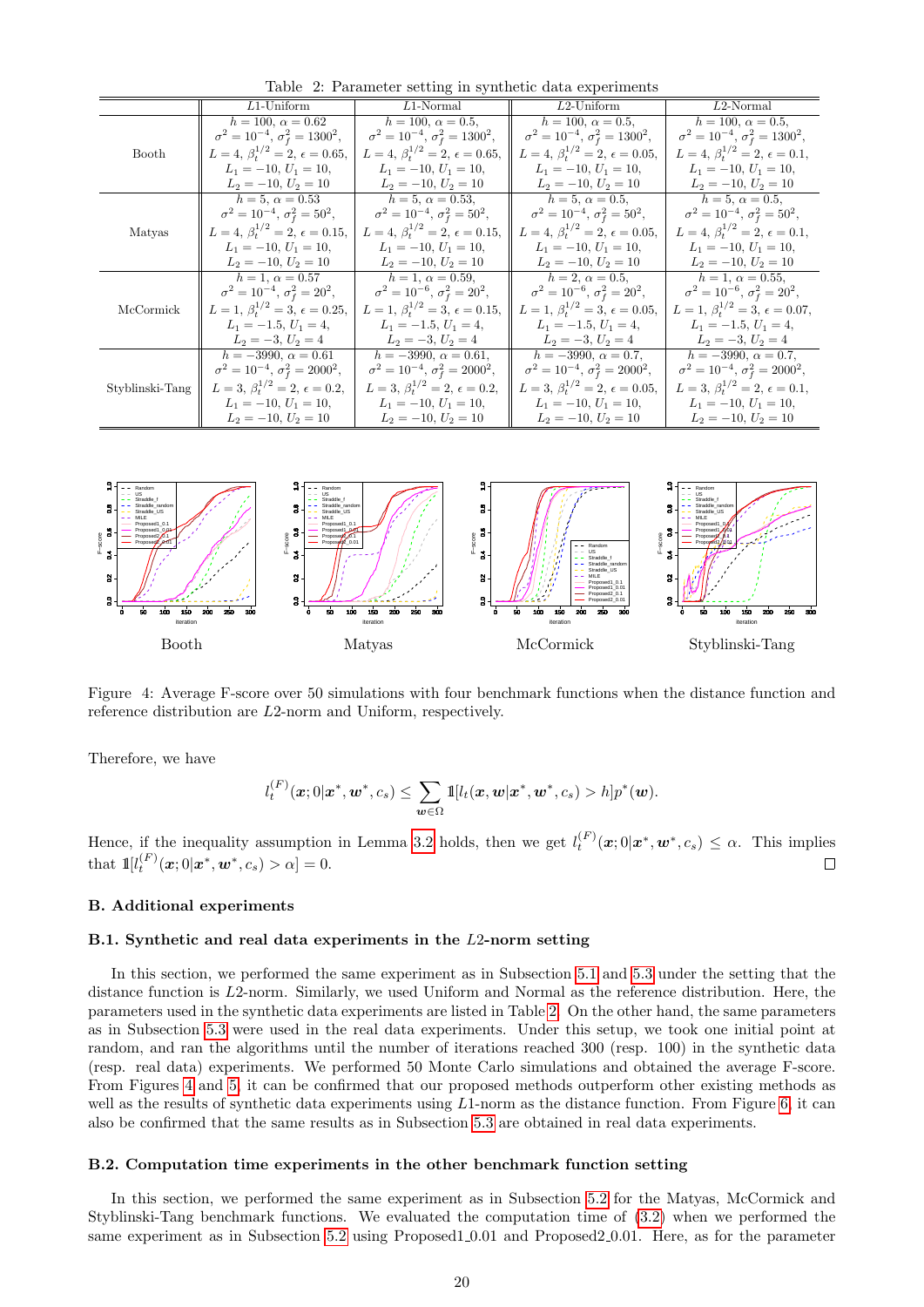

<span id="page-20-0"></span>Figure 5: Average F-score over 50 simulations with four benchmark functions when the distance function and reference distribution are L2-norm and Normal, respectively.



<span id="page-20-1"></span>Figure 6: Average F-score over 50 simulations in the infection control problem when the distance function is L2-norm.

settings, we considered only the case of L1-Normal in Table [2.](#page-19-0) Under this setup, we took one initial point at random and ran the algorithms until the number of iterations reached to 300. Furthermore, for each trial t, we evaluated the computation time to calculate [\(3.2\)](#page-2-2) for all candidate points  $(x^*, w^*) \in \mathcal{X} \times \Omega$ , and calculated the average computation time over 300 trials. From Tables [3,](#page-21-0) [4](#page-21-1) and [5,](#page-22-0) it can be confirmed that the same results as in Subsection [5.2](#page-6-1) are obtained in the three benchmark function settings.

#### B.3. Hyperparameter sensitivity in the proposed acquisition function

In this section, we evaluated how the performance is affected by the hyperparameter  $\gamma$  in the proposed acquisition function. We calculated the F-score for the cases with acquisition functions Proposed1  $\gamma$  and Proposed2 γ when we performed the same experiment as in Subsection [5.1](#page-6-0) for Booth, Matyas, McCormick and Styblinski-Tang functions. Here, Proposed1<sub>- $\gamma$ </sub> and Proposed2<sub>- $\gamma$ </sub> respectively represent the acquisition functions  $a_t^{(1)}(x^*, w^*)$  and  $a_t^{(2)}(x^*, w^*)$  with the parameter  $\gamma$ , and we considered  $\gamma$  as 0, 10<sup>-0.5</sup>, 10<sup>-1</sup>, 10<sup>-2</sup>, 10<sup>-3</sup> and 10<sup>−</sup><sup>4</sup> . In this experiment, as for the parameter settings, we considered only the case of L1-Uniform in Table [2.](#page-19-0) Under this setup, we took one initial point at random and ran the algorithms until the number of iterations reached 300 (or 200). We performed 50 Monte Carlo simulations and calculated the average F-score.

From Figure [7,](#page-22-1) it can be confirmed that the acquisition function does not work for all benchmark functions when  $\gamma = 0$ . The reason is that  $a_t(\mathbf{x}^*, \mathbf{w}^*)$  was zero for all  $(\mathbf{x}^*, \mathbf{w}^*) \in \mathcal{X} \times \Omega$  when the number of data was small. Furthermore, when  $\gamma > 0$ , it can be seen that the performance of Proposed1<sub>- $\gamma$ </sub> decreases as  $\gamma$  increases. One reason is that although  $a_t^{(1)}(\mathbf{x}^*,\mathbf{w}^*)$  is closer to uncertainty sampling (US) as  $\gamma$  becomes large, US is not the acquisition function for efficiently estimating  $H_t$ . On the other hand, it can be confirmed that the performance of Proposed2 $\gamma$  is not necessarily better when  $\gamma$  is smaller. From the definition of Proposed2 $\gamma$ , when  $\gamma$  is large,  $a_t^{(2)}(\bm{x}^*,\bm{w}^*)$  behaves similarly to RMILE. RMILE is the acquisition function that works to efficiently identify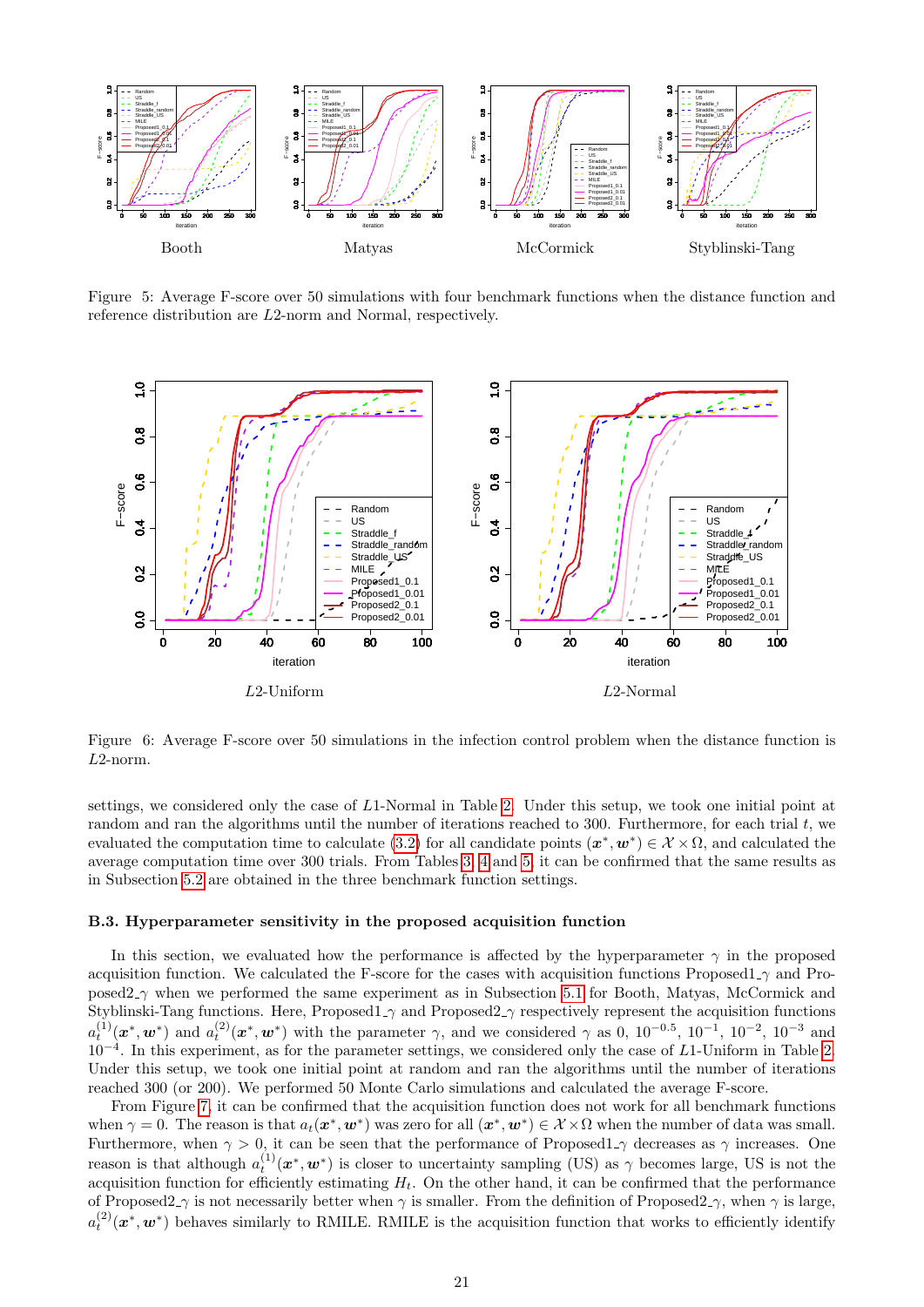<span id="page-21-0"></span>Table 3: Computation time (second) for the Matyas function setting

|                  | Naive                                                                  |                       |                                                                                | $L3(10^{-4})$ | $L3(10^{-8})$                                         | L3 $(10^{-12})$ |
|------------------|------------------------------------------------------------------------|-----------------------|--------------------------------------------------------------------------------|---------------|-------------------------------------------------------|-----------------|
| $Proposed1_0.01$ | $\parallel$ 112403.30 $\pm$ 24588.33 $\parallel$ 6211.88 $\pm$ 1514.06 |                       | $1297.19 \pm 726.31$                                                           |               | $132.12 \pm 7.36$ $132.76 \pm 7.18$ $133.25 \pm 7.06$ |                 |
| $Proposed2_0.01$ | $98478.43 \pm 19995.68$                                                | $5504.84 \pm 1362.62$ | $1831.17 \pm 1109.59$   $32.86 \pm 5.43$   $37.50 \pm 3.58$   $38.24 \pm 4.90$ |               |                                                       |                 |

<span id="page-21-1"></span>Table 4: Computation time (second) for the McCormick function setting

|                  | Naive                                                                                                                              |                      | L3 $(10^{-4})$   | $L3(10^{-8})$    | L3 $(10^{-12})$ |
|------------------|------------------------------------------------------------------------------------------------------------------------------------|----------------------|------------------|------------------|-----------------|
| Proposed 1 0.01  | $83608.24 \pm 39551.78$   $4692.96 \pm 2274.72$                                                                                    | $1094.40 \pm 523.81$ | $39.66 \pm 6.27$ | $41.25 \pm 6.20$ | $42.74 + 6.86$  |
| $Proposed2_0.01$ | $79782.95 \pm 39221.70$   $4383.04 \pm 2286.23$   $1525.80 \pm 931.80$   $49.67 \pm 10.33$   $56.79 \pm 17.54$   $62.59 \pm 23.83$ |                      |                  |                  |                 |

 $(x, w)$  that satisfies  $f(x, w) > h$ . However, since  $F(x)$  is given as the function of  $\mathbb{1}[f(x, w) > h]$ , as a result, RMILE also works to efficiently estimate  $H_t$ . This is one of the reasons why Proposed2<sub>- $\gamma$ </sub> sometimes has good performance even at large  $\gamma$ .